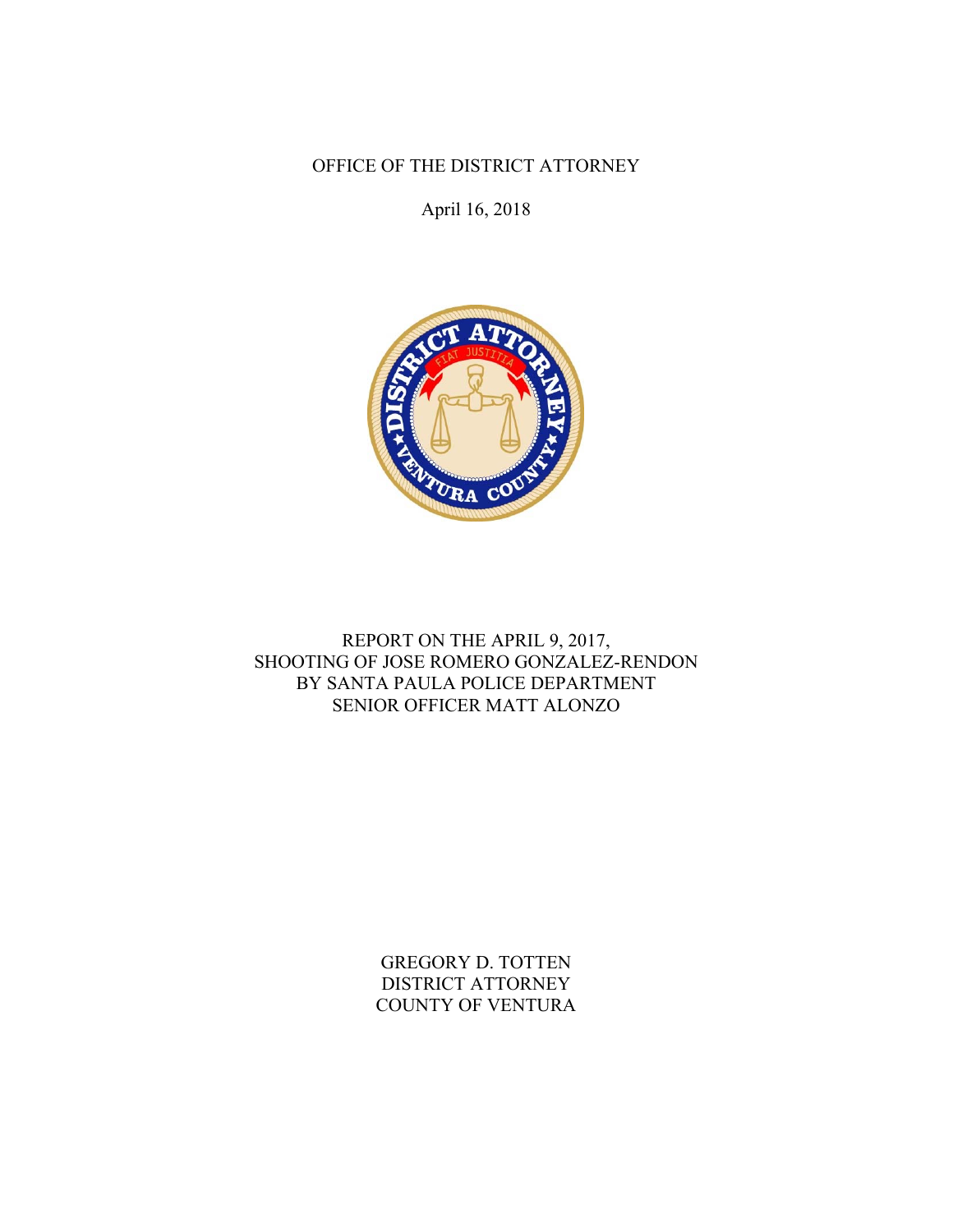# **TABLE OF CONTENTS**

| I.   |                                                                    |  |
|------|--------------------------------------------------------------------|--|
| II.  |                                                                    |  |
|      |                                                                    |  |
|      |                                                                    |  |
|      |                                                                    |  |
|      | 2.                                                                 |  |
|      |                                                                    |  |
|      |                                                                    |  |
|      |                                                                    |  |
|      |                                                                    |  |
|      | $1_{-}$                                                            |  |
|      | 2.                                                                 |  |
|      | 3.                                                                 |  |
|      | 4.                                                                 |  |
|      | 5.                                                                 |  |
|      | 6.                                                                 |  |
|      | 7.                                                                 |  |
|      | 8.                                                                 |  |
|      |                                                                    |  |
|      |                                                                    |  |
|      | F. Arrest of Gonzalez-Rendon by Santa Paula Police in April 201623 |  |
|      |                                                                    |  |
| III. |                                                                    |  |
|      |                                                                    |  |
|      |                                                                    |  |
|      |                                                                    |  |
|      |                                                                    |  |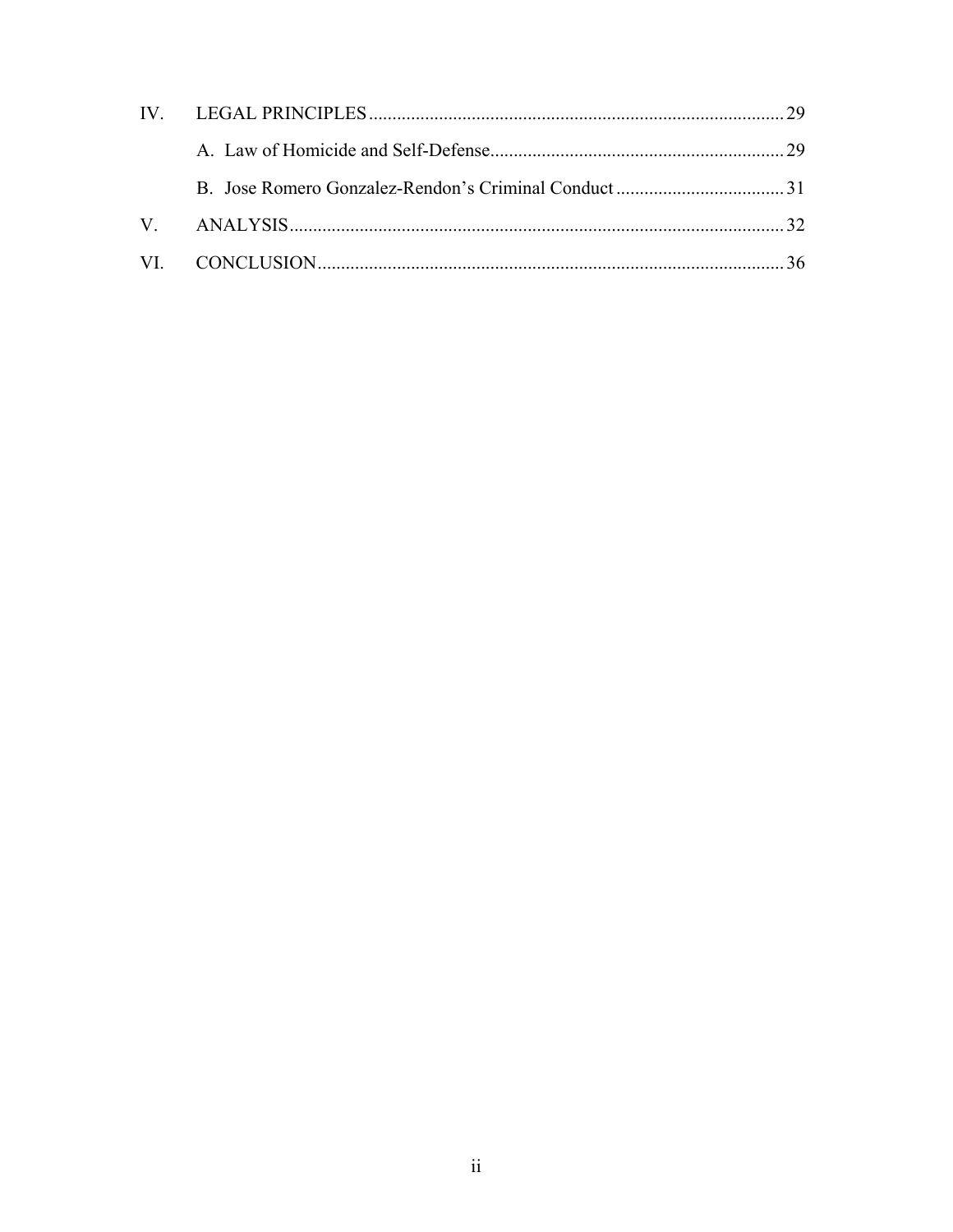#### INTRODUCTION

On Sunday, April 9, 2017, at approximately 6:21 a.m., the Santa Paula Police Department received an anonymous 911 call of a suspicious subject on 116 East Ventura Street in the city of Santa Paula. The female reporting party stated she was driving to work and a Hispanic male armed with a knife rushed at her vehicle as she drove on East Ventura Street in Santa Paula. The reporting party described the male as 5 feet 3 inches tall, with a thin build. The male had a goatee and was wearing a grey shirt and blue jeans. The female reporting party also stated the male had been loitering around the apartment complex while holding the knife.

At about 6:32 a.m., Santa Paula Police Department Senior Officer Matt Alonzo, Officer John Coffelt, and Officer Frank Huerta were dispatched to the call of a man with a knife. The officers arrived on scene at about 6:36 a.m. The first officer to arrive was Senior Officer Alonzo.

Senior Officer Alonzo arrived on scene and proceeded west on East Ventura Street. As he drove west on East Ventura Street, he looked north up the driveway to an apartment complex and observed a man, later identified as Jose Romero Gonzalez-Rendon, holding a large knife. Gonzalez-Rendon looked at Senior Officer Alonzo and started running toward him while holding the knife in his right hand.

Senior Officer Alonzo stopped his marked patrol vehicle in the street and got out. He drew his service weapon as he went to the back of his patrol vehicle and observed that Gonzalez-Rendon was still running toward him with the knife. He yelled "drop the knife" two or three times in English as he pointed his service weapon at Gonzalez-Rendon. Gonzalez-Rendon continued to run toward Senior Officer Alonzo with the knife. Senior Officer Alonzo fired at Gonzalez-Rendon until he went to the ground. At about 6:37 a.m., officers on scene broadcasted "shots fired" on the radio.

I.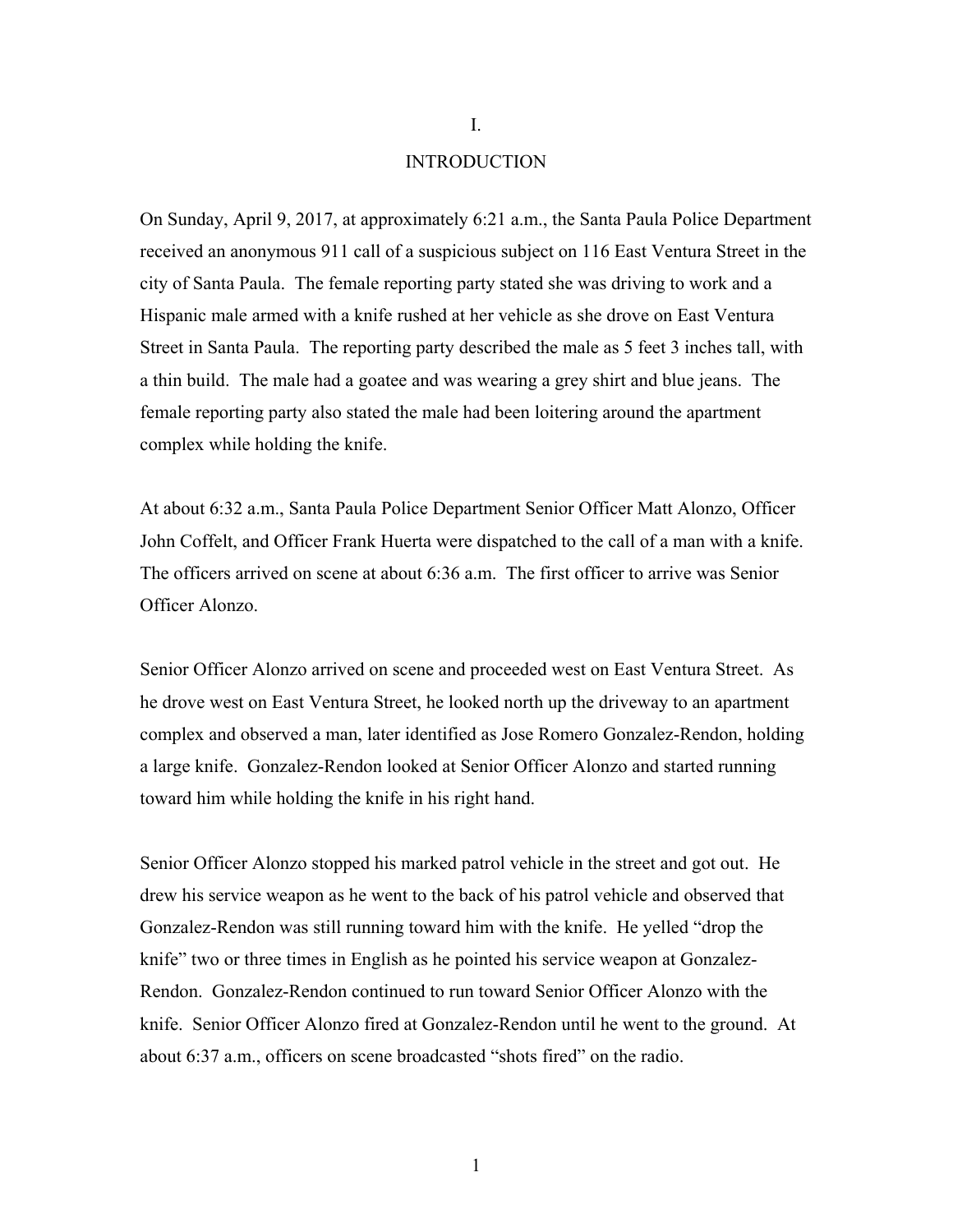Fire and American Medical Response paramedic personnel were requested and responded to the scene. Gonzalez-Rendon was pronounced dead at the scene by an AMR paramedic at about 6:48 a.m.

The Santa Paula Police Department requested assistance from the Ventura County Sheriff's Office to investigate the officer-involved shooting. The Major Crimes Bureau of the Sheriff's Office responded to conduct the investigation, which included interviewing witnesses, collecting physical evidence, and photographing the area of the shooting.

The District Attorney's Office has a 24-hour, on-call, officer-involved shooting team available to all Ventura County law enforcement agencies to assist in the investigation of officer-involved shootings. Once the District Attorney's Office was notified of the shooting, Deputy District Attorney Kelly Keenan, District Attorney Senior Investigator Tom Mendez, and District Attorney Investigator Dan Horan responded to the shooting scene and consulted with the investigating officers.

On December 19, 2017, the investigative reports of the Ventura County Sheriff's Office were submitted to the District Attorney's Office for a determination of whether the shooting of Jose Romero Gonzalez-Rendon was justified and, if not, whether criminal charges should be filed. The scope of the District Attorney's review was limited to those issues.

Deputy District Attorney Kelly Keenan was assigned to review this case. He examined approximately 871 pages of reports, materials, recordings of interviews of police and civilian witnesses, diagrams, photographs, videos, records, and radio transmissions.

Based on the evidence available for review, the District Attorney's independent investigation and the applicable legal authorities, it is the opinion of the District Attorney that the shooting of Jose Romero Gonzalez-Rendon by Santa Paula Police Department Senior Officer Matt Alonzo was justified and not a criminal act.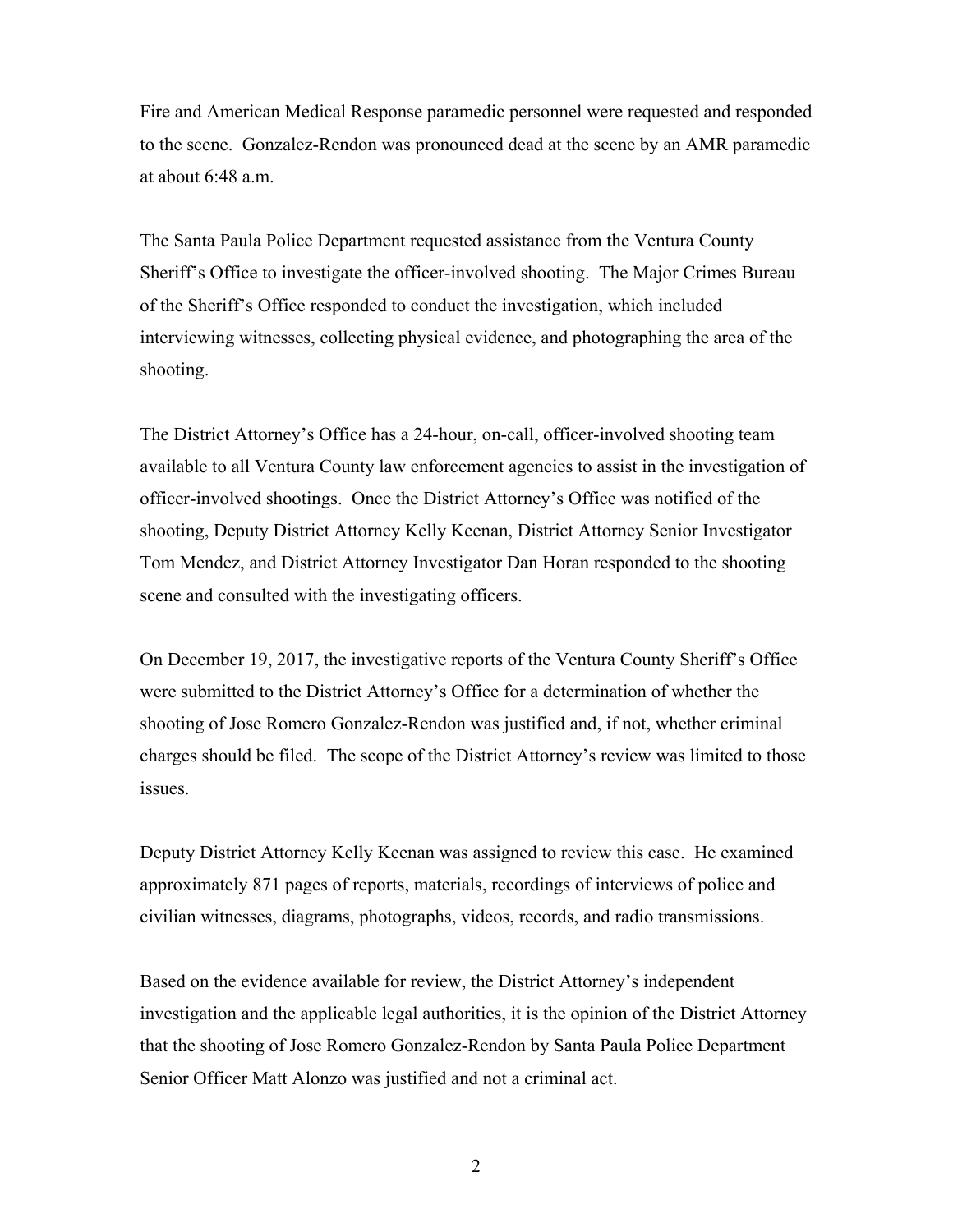# II. STATEMENT OF FACTS

#### A. 911 Call

On April 9, 2017, at about 6:21 a.m., Santa Paula Police Department received a 911 call from an anonymous female reporting party. She told the 911 dispatcher that there is a "guy walking with a knife" on 116 East Ventura Street. She described him as a Hispanic male about 5 feet 3 inches tall. She stated that he had a goatee, was thin, and was wearing a grey shirt and blue pants. The reporting party explained that "we were driving off going to work" and the male "almost rushed to our car with the knife." She had not seen the male before and restated that he was walking around with a knife. She was not sure if the male was "just going after people."

The 911 dispatcher confirmed with the reporting party that the address was 116 East Ventura Street in Santa Paula. The dispatcher asked the reporting party for her name and she requested to remain anonymous. The 911 dispatcher agreed to list her as anonymous and told the reporting party that a police officer would be dispatched to check on the man with a knife. The reporting party replied, "Ok, please, because I'm really scared right now." The dispatcher again stated that they will be sending someone out, and the reporting party said, "Thank you." The call was then ended.

The anonymous female reporting party called back a short time later. The reporting party stated that she called 911 a little while ago, but she did not believe she was transferred to the Santa Paula Police Department. She asked if she was talking to the Santa Paula Police Department. The 911 dispatcher confirmed that she was.

The reporting party said she was calling because there was "a guy walking around with a kitchen knife approaching people at 116 East Ventura Street." The reporting party said that "we saw him because we were leaving to work." The male was walking with a kitchen knife and he "almost rushed to our car." The reporting party said, "We have never seen him." The reporting party said that she had called her parents a few minutes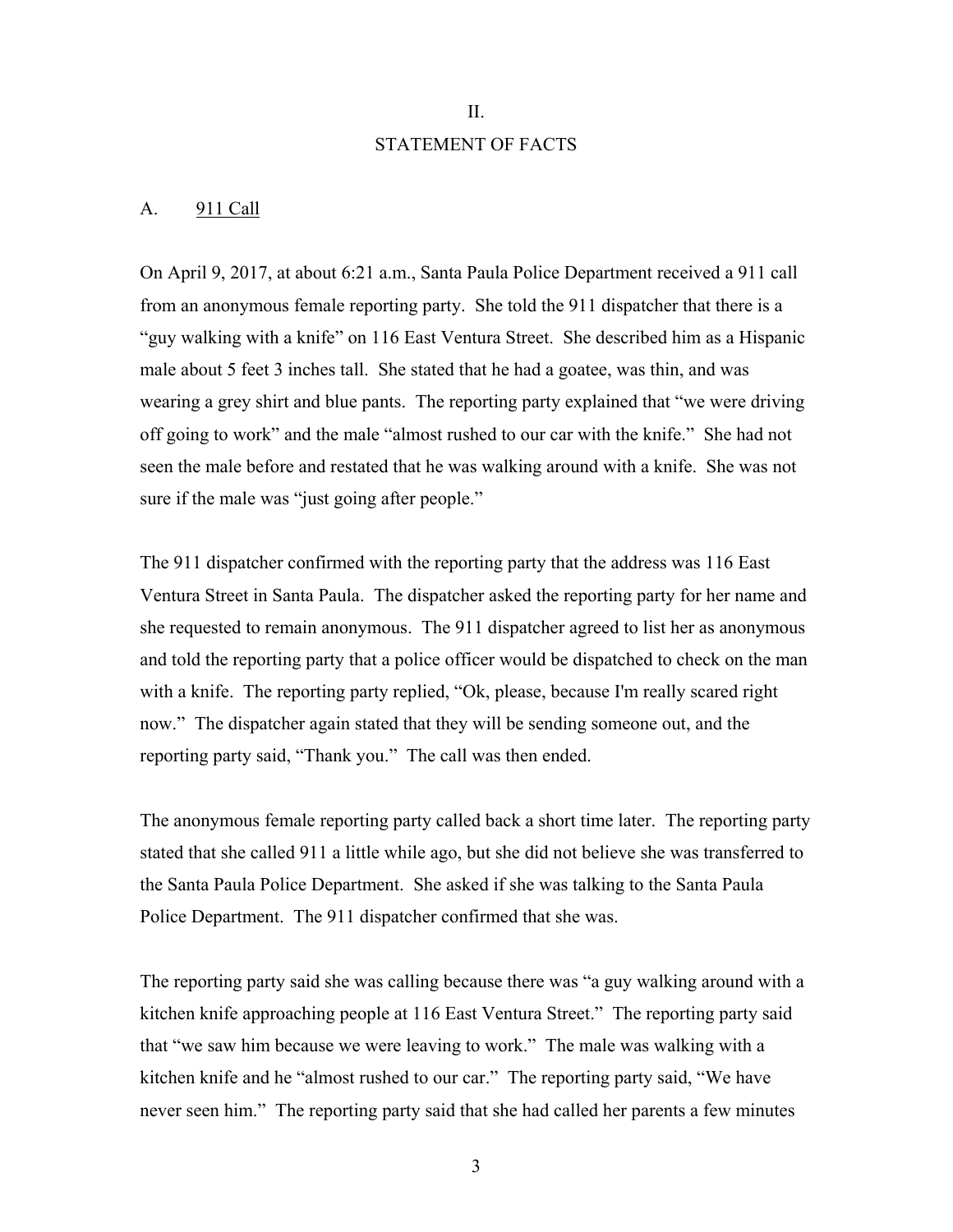ago. They told her that no police officers had shown up and that the male was still walking around. The dispatcher said that officers were already on their way to the call. The reporting party replied, "Ok, perfect. I just want someone to go before someone gets hurt." The 911 dispatcher again told the reporting party that officers were already on their way. The reporting party confirmed with the 911 dispatcher the description of the male. The reporting party thanked the dispatcher and the call was ended.

The two 911 calls from the anonymous female reporting party were audio recorded.

### B. Body Worn Cameras of Officers

The three Santa Paula Police Department officers involved in this incident were wearing department-issued body worn camera (BWC) on April 9, 2017. Santa Paula Police Department utilized BWCs that were manufactured by Wolfcom Enterprises at the time of this incident.

### 1. BWC of Senior Officer Matt Alonzo

Senior Officer Alonzo initially reported that he believed he had activated his BWC prior to the shooting and had recorded the entire incident. When Senior Officer Alonzo's BWC was downloaded, no video of the incident was found. An extensive analysis conducted by the Southern California High Tech Task Force determined that Senior Officer Alonzo's BWC was operating properly and was not recording during the incident.

The BWC worn by Senior Officer Alonzo started recording shortly after the shooting took place. Initially, Senior Officer Alonzo can be seen putting up crime scene tape on a stop sign pole. After putting up the crime scene tape, Senior Officer Alonzo made several statements about the shooting to various individuals.

Senior Officer Alonzo made contact with a former Santa Paula Police Department dispatcher, Jessica Gomez. Senior Officer Alonzo explained to her that they got a call of a guy with a knife. He said, "He came at me with the knife, so I dumped him." Senior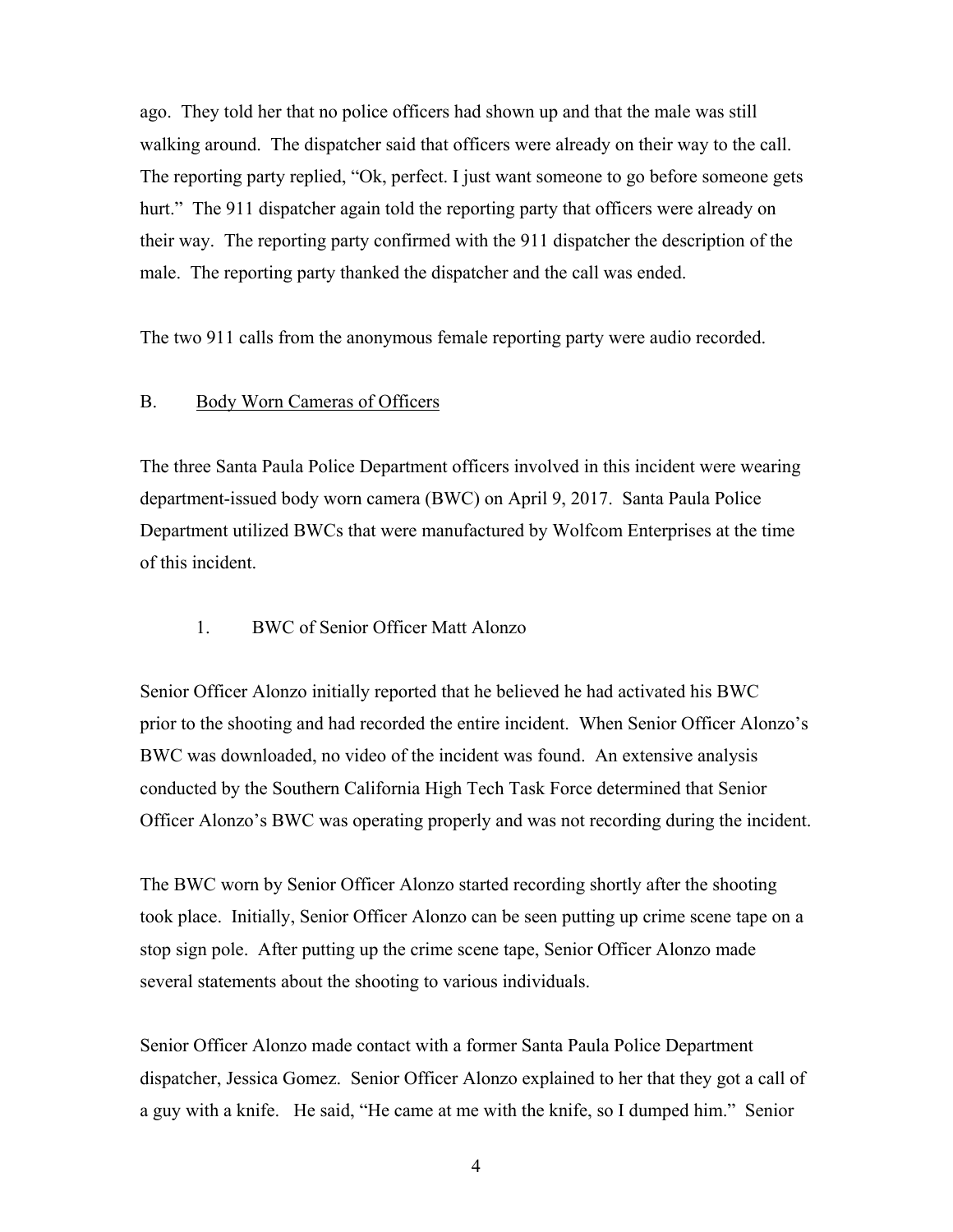Officer Alonzo stated that as he pulled up to the scene, the guy came running out of the complex.

Senior Officer Alonzo spoke to an unidentified firefighter, who asked if he was "good." Senior Officer Alonzo replied, "Yeah, dude, fricking dude, man." Senior Officer Alonzo said that they received a call of a man with a knife. Senior Officer Alonzo said that on his way to the call, he had "that feeling" and that "this is that time, right now." Senior Officer Alonzo said that he rolled up and looked down the street. He saw the subject and "here he comes with the knife." Senior Officer Alonzo said, "I come out of my car... and whatever."

Later in the BWC video, Senior Officer Alonzo met with Officer Huerta and they discussed securing the shooting scene. When Officer Coffelt approached them, Officer Huerta pointed to handcuffs and a folding knife on the ground and said the items were his. He said the handcuff keys were also his. Officer Huerta instructed the officers to leave the evidence in its place. Senior Officer Alonzo told Officer Huerta, "Fucking dude, man." Officer Huerta asked if Senior Officer Alonzo was okay. Senior Officer Alonzo stated, "Esta loco." Officer Huerta replied, "I know." Senior Officer Alonzo said, "Yeah, I mean, that was like textbook, like, you know?" Senior Officer Alonzo stated he was "behind cover, behind the car. Drop the knife, drop the knife. You know what I mean?" Senior Officer Alonzo then said it was like "that fricking video." In his later interview, Senior Officer Alonzo explained he meant the shooting was like a video he had viewed during training.

Ventura County Sheriff's Sergeant Mario Aguilar arrived on scene and Senior Officer Alonzo spoke with him. Senior Officer Alonzo identified himself as the shooting officer. Sergeant Aguilar asked Senior Officer Alonzo questions pertaining to public safety. Senior Aguilar asked Senior Officer Alonzo which way they were going, which way the shots went, and if there were any outstanding subjects. With his left hand, Senior Officer Alonzo pointed in a northeasterly direction toward the city water yard. Senior Officer Alonzo told Sergeant Aguilar that Gonzalez-Rendon came down the driveway and there was blood evidence on the north sidewalk of East Ventura Street. Senior Officer Alonzo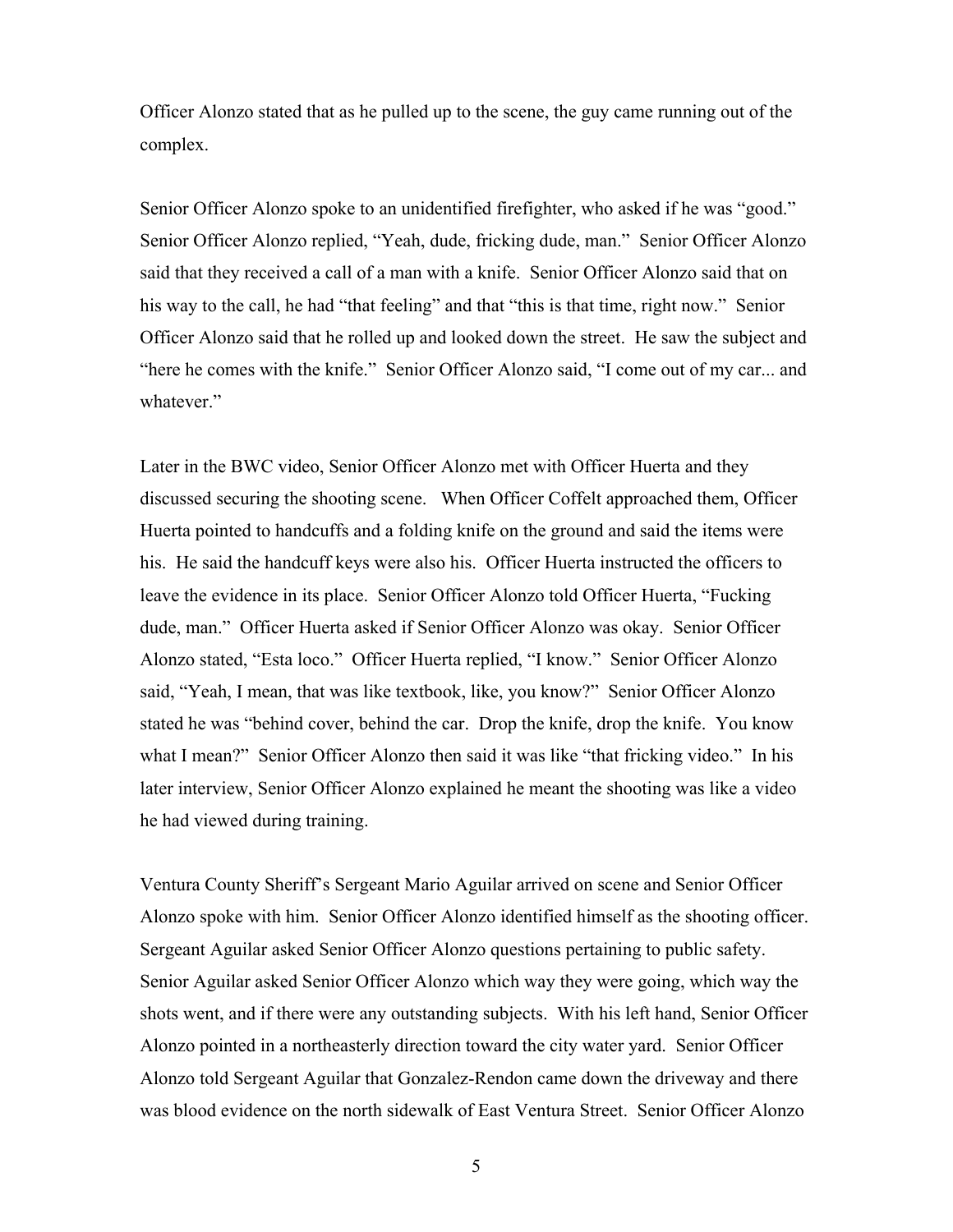told Aguilar that they had responded to a call of a man with a knife. Officer Coffelt joined the conversation as Aguilar was asked again which direction the shots were fired. Both Officer Coffelt and Senior Officer Alonzo pointed in a northerly direction. Officer Coffelt confirmed for Aguilar that there was one subject. Aguilar asked how many shots were fired and Senior Officer Alonzo initially stated he did not know yet. Aguilar asked if both Senior Officer Alonzo and Officer Coffelt shot and Senior Officer Alonzo stated, "I did." He then estimated that he shot "5 or 6" times or "4 or 5."

### 2. BWC of Officer Frank Huerta

The BWC worn by Officer Huerta recorded two videos shortly after the shooting took place. One video recorded moments after the shooting occurred and a second video recorded a potential witness interview by Officer Huerta.

In the first video, Officer Huerta is seen approaching Senior Officer Alonzo and Officer Coffelt after the shooting. Senior Officer Alonzo had his gun drawn, pointed at Gonzalez-Rendon. Senior Officer Alonzo was standing approximately five to six feet southeast of his patrol vehicle. Officer Coffelt was standing approximately one foot to the rear of Senior Officer Alonzo's patrol vehicle on the passenger side. Officer Coffelt was holding handcuffs, which he attempted to secure to his gun belt.

Gonzalez-Rendon was lying face down on the ground approximately four to five feet east and to the rear of Senior Officer Alonzo's patrol vehicle. Gonzalez-Rendon's body was oriented in an approximate north/south direction with his head located toward the south. Gonzalez-Rendon's hands were lying near his head. Gonzalez-Rendon was wearing a grey shirt, blue pants, and greyish socks with no shoes. Gonzalez-Rendon can be heard to make a soft groan.

Officer Huerta placed handcuffs on Gonzalez-Rendon beginning with the left wrist. During the cuffing process, Gonzalez-Rendon's hands can be seen covered in blood. Officer Huerta then applied direct pressure to Gonzalez-Rendon's wounds. Officer Huerta attempted to cut open the shirt of Gonzalez-Rendon with a silver folding knife.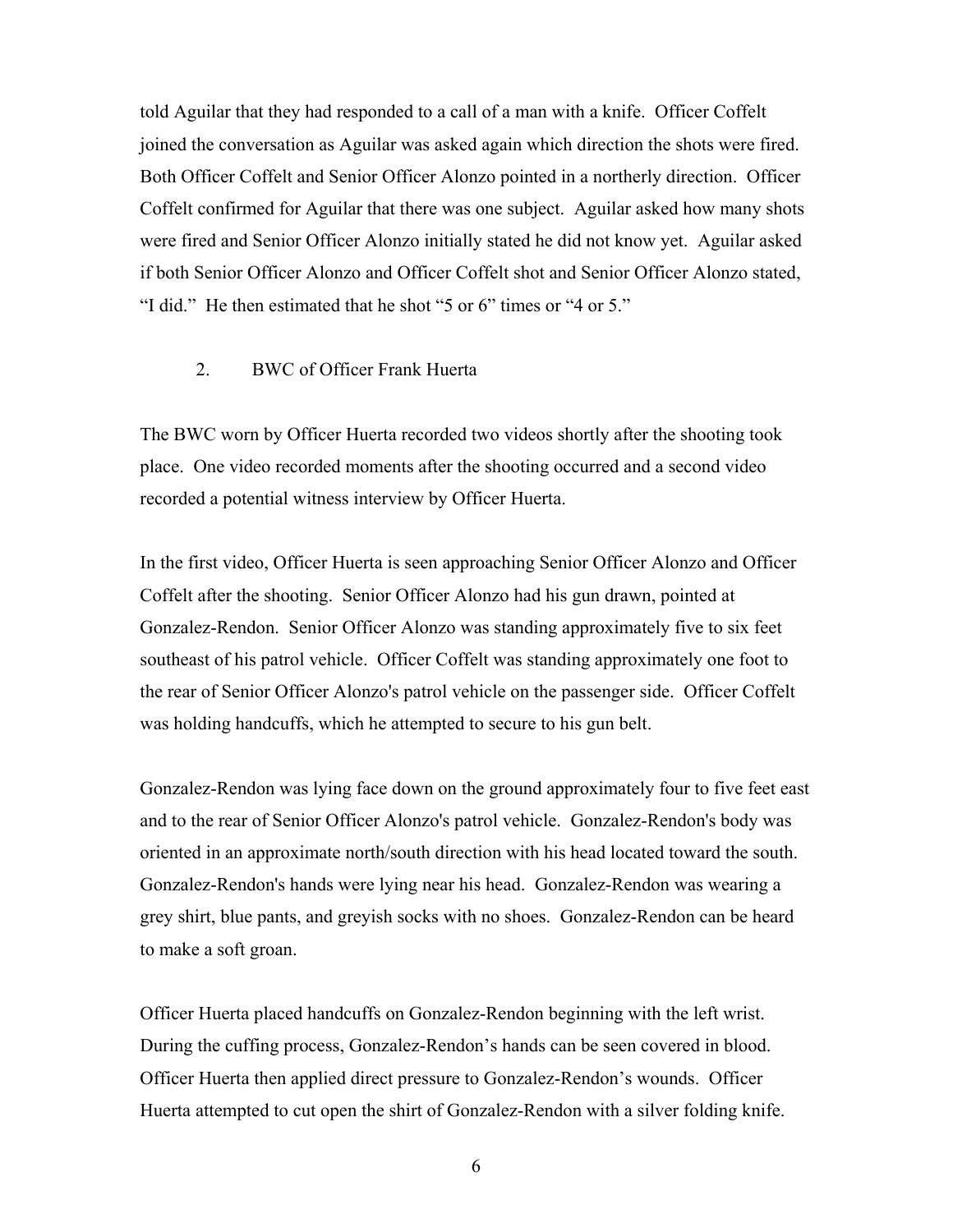He was not able to cut the shirt completely open. Officer Huerta later appeared to toss the knife a short distance away. As Officer Huerta provided first aid, he repeatedly told Gonzalez-Rendon to breathe. Gonzalez-Rendon opened his mouth and his chest rose. His chest then fell, and a moaning noise can be heard. Simultaneously, a large gush of blood can be seen flowing from the upper chest area of Gonzalez-Rendon toward his neck and left shoulder.

Officer Huerta asked Senior Officer Alonzo how he was doing and if he was okay. Senior Officer Alonzo acknowledged that he was "good" and said, "As soon as uh....as soon as he saw me he started rushing towards me, man. I came around the car and I ... he got pretty close. He got within twelve feet or even less." Shortly thereafter, Alonzo and Officer Huerta checked Gonzalez-Rendon for additional weapons and then removed the handcuffs from him and placed them on the ground nearby. Fire and EMS personnel arrived a few minutes later.

### 3. BWC of Officer John Coffelt

A review of the contents of the BWC worn by Officer Coffelt revealed his BWC was not activated at any point during the incident.

### C. Surveillance Video

Santa Paula Police Department had installed a video camera at a city yard located on the northwest corner of the intersection of South Palm Avenue and East Ventura Street. At the time of this incident, the camera was pointed south and recorded a portion of East Ventura Street and the east alley of the apartment building at 116 East Ventura Street.

In the video, Gonzalez-Rendon is seen walking westbound on the north side of East Ventura Street at about 6:27 a.m. He crossed the street to the south sidewalk and looked around. He walked a short distance southbound in the east alley of 116 East Ventura Street. On the video, Gonzalez-Rendon can be seen carrying a shiny object in his right hand. He continually looked around.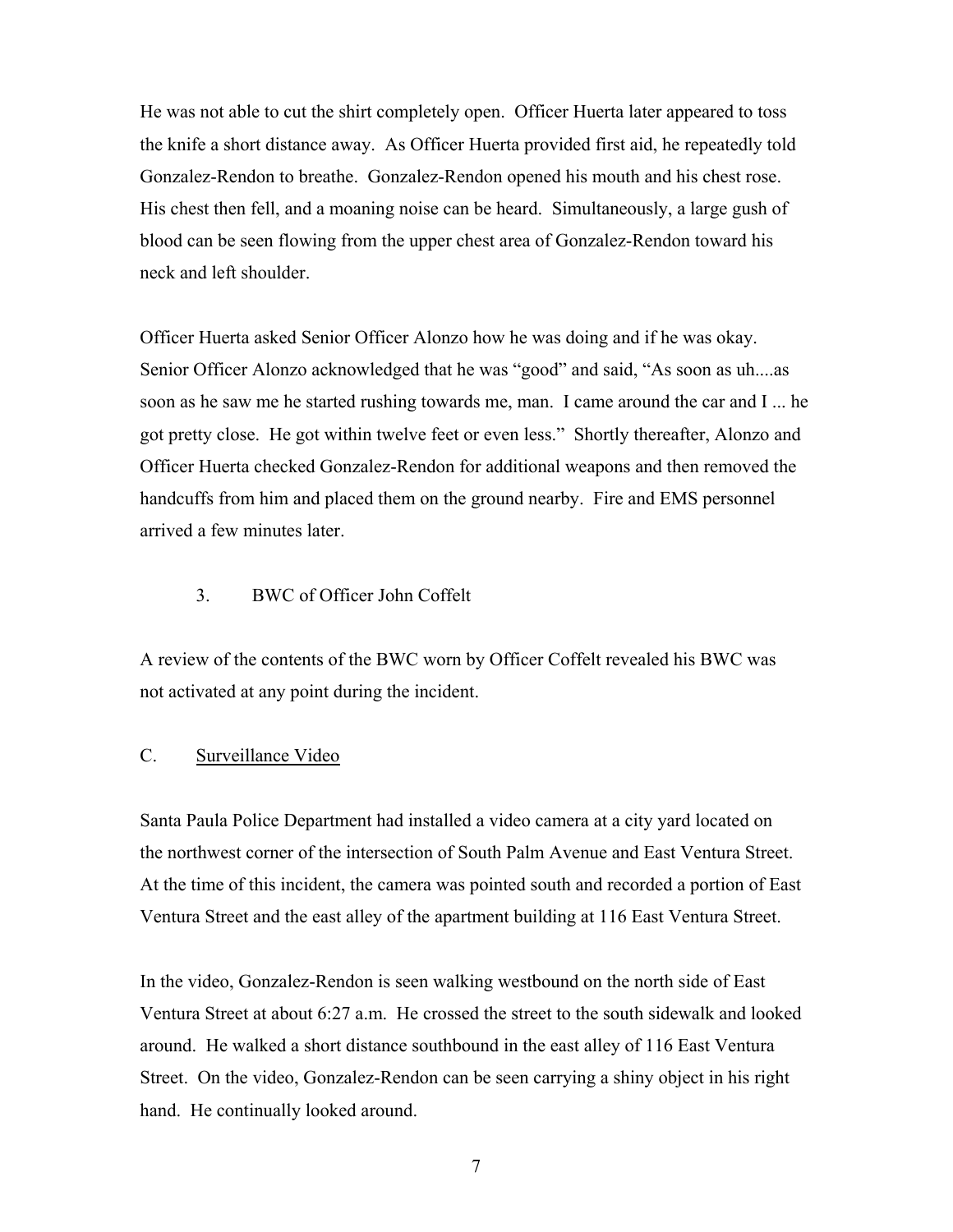At about 6:28 a.m., Gonzalez-Rendon stopped walking in the east alley of 116 East Ventura Street and turned to his right, looking west. At that point, the object in Gonzalez-Rendon's right hand is clearly visible, and it is a large kitchen knife (in red circle in photo below). Gonzalez-Rendon then walked back to the south sidewalk of East Ventura Street and walked eastbound out of the view of the camera. As he walked out of view, he continued to look around.



The first Santa Paula Police Department patrol unit was seen on the video arriving at about 6:36 a.m. Officer Huerta's patrol vehicle was seen arriving, driving up the alley at 116 East Ventura Street, suddenly braking, backing up, and then heading to the shooting scene. The shooting incident was not captured on the video. The shooting scene was to the west and off view of the camera.

### D. Cellphone Video

Cellphone videos were recovered from a resident near the shooting scene. The cellphone videos show Senior Officer Alonzo and Officer Huerta providing medical attention to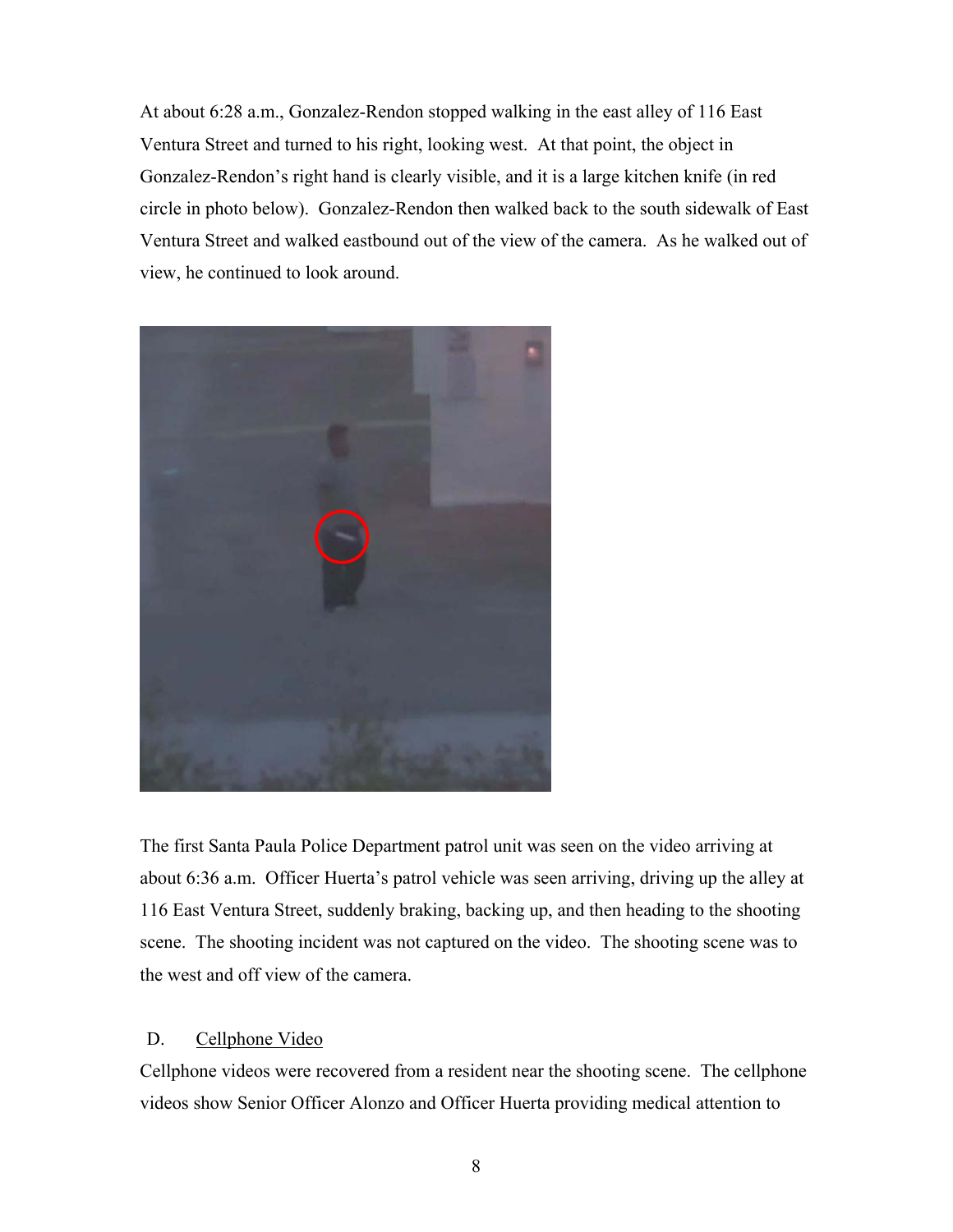Gonzalez-Rendon after the shooting. The cell phone videos also show EMS personal providing attention to Gonzalez-Rendon. The cell phone videos cover the same period of time that was covered by BWC video of Senior Officer Alonzo and Officer Huerta.

#### E. Witness Statements

Numerous individuals were interviewed by detectives from Ventura County Sheriff's Major Crimes division, including the involved officers, emergency medical personnel, and civilian witnesses. Summaries of the most pertinent witness statements are set forth below:

## 1. Senior Officer Matt Alonzo

Senior Officer Matt Alonzo was interviewed on April 13, 2017, at about 4:15 p.m., by detectives from Major Crimes in a conference room at the Sheriff's Special Services building in Camarillo. Senior Officer Alonzo stated he had been a peace officer for ten years with Santa Paula Police Department.

On Sunday, April 9, 2017, Senior Officer Alonzo was assigned to work day-shift patrol with Officers Coffelt and Officer Huerta. Senior Officer Alonzo was the acting shift supervisor since there was no sergeant on duty during the shift. Senior Officer Alonzo began his shift with a briefing sometime between 5:45 a.m. and 6:00 a.m. During the briefing, information was received about a stolen vehicle report call pending that stemmed from a pursuit involving the Ventura County Sheriff's Office. Officer Huerta was going to handle the stolen vehicle call.

Shortly after Senior Officer Alonzo was made aware of the stolen vehicle call, a dispatcher notified the officers of a 911 call reporting a man with a knife on East Ventura Street. Senior Officer Alonzo remembered the dispatcher stated the man with the knife was "acting erratic in some way." Senior Officer Alonzo and the other officers got up and grabbed their bags. Senior Officer Alonzo believed the dispatcher advised him there was a second reporting party who called about the male with a knife. Senior Officer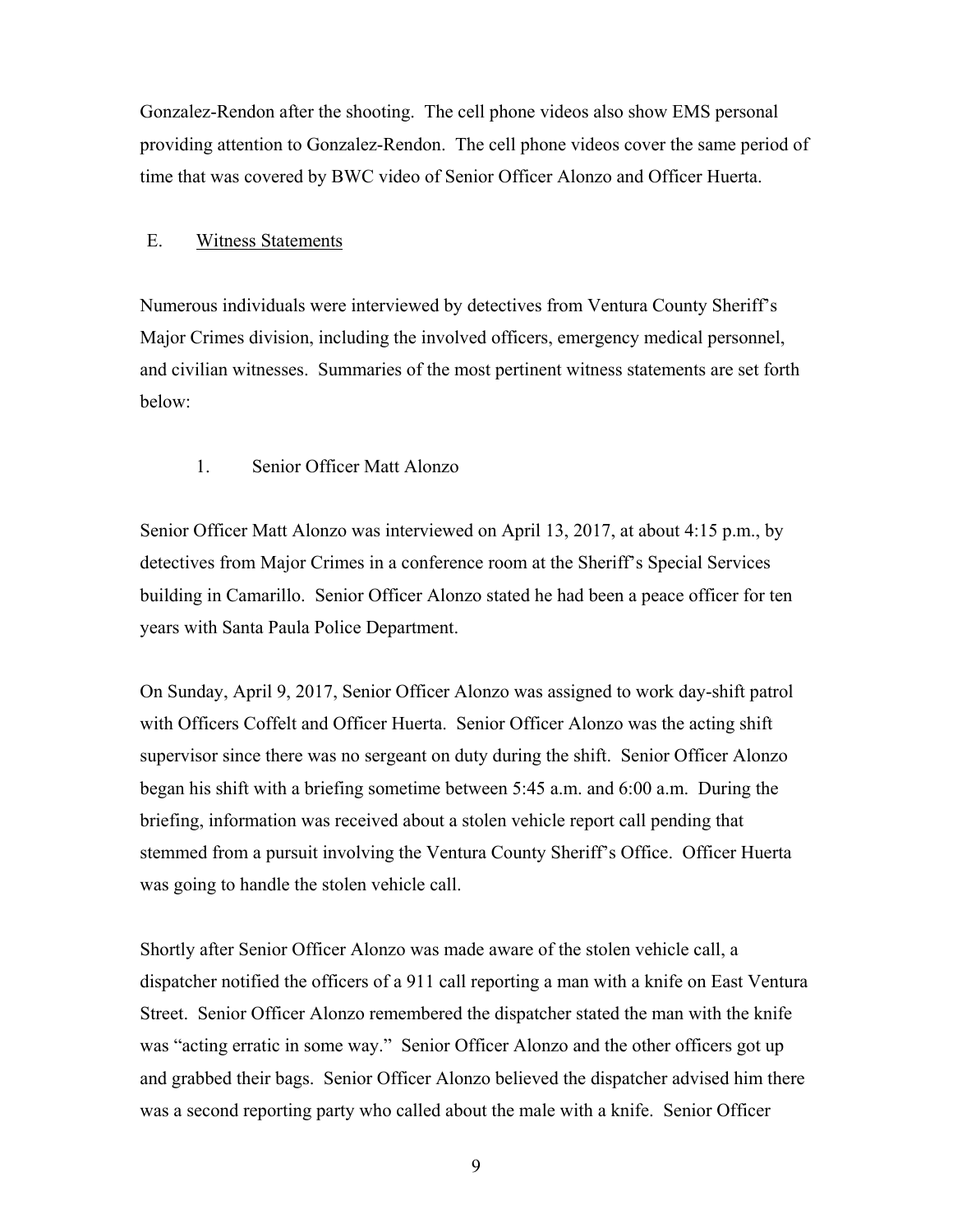Alonzo then told Officer Huerta to respond with them to the man with the knife call prior to the stolen vehicle call. The officers hurried to get in their vehicles to respond to the call.

Senior Officer Alonzo remembered he was advised by the dispatcher that the male with the knife may have challenged somebody in a car. Senior Officer Alonzo said typically, when there are multiple callers reporting the same thing, it is a sign that the incident is "really happening." Senior Officer Alonzo quickly loaded his gear bag into his patrol vehicle and began to drive to East Ventura Street. He drove fast but was not responding Code 3 with lights and siren. He saw Officers Coffelt and Officer Huerta were both behind him in their patrol vehicles when he left the station parking lot.

As he was responding to the call, Senior Officer Alonzo had a feeling that the man with a knife call "was going to be pretty real" and he had a "heightened awareness of what was going on." When asked why he felt the call was going to be a "real one," he said he did not know and he "just felt that way."

When Senior Officer Alonzo arrived at the scene, he turned onto westbound East Ventura Street from South Palm Avenue. He knew the address would be immediately on his left. He looked down a driveway next to 116 East Ventura Street and did not see anyone matching the description of the subject. He continued to drive slowly westbound on East Ventura Street in order to go around to the rear of the building at 116 East Ventura Street. As he drove, Senior Officer Alonzo looked to his right where he "saw the suspect in that long driveway." Senior Officer Alonzo slowed down and continued looking to his right. He saw "the suspect about halfway down the driveway." He matched the description given by the reporting party and "he's got a big knife in his hand." Senior Officer Alonzo said it was daylight when he saw Gonzalez-Rendon about halfway down the long driveway. He immediately knew it was the subject from the 911 call.

When Senior Officer Alonzo first saw him, Gonzalez-Rendon was walking from east to west in the driveway and then "he turned and looked right at" Senior Officer Alonzo. After turning and looking at Senior Officer Alonzo, Gonzalez-Rendon "started running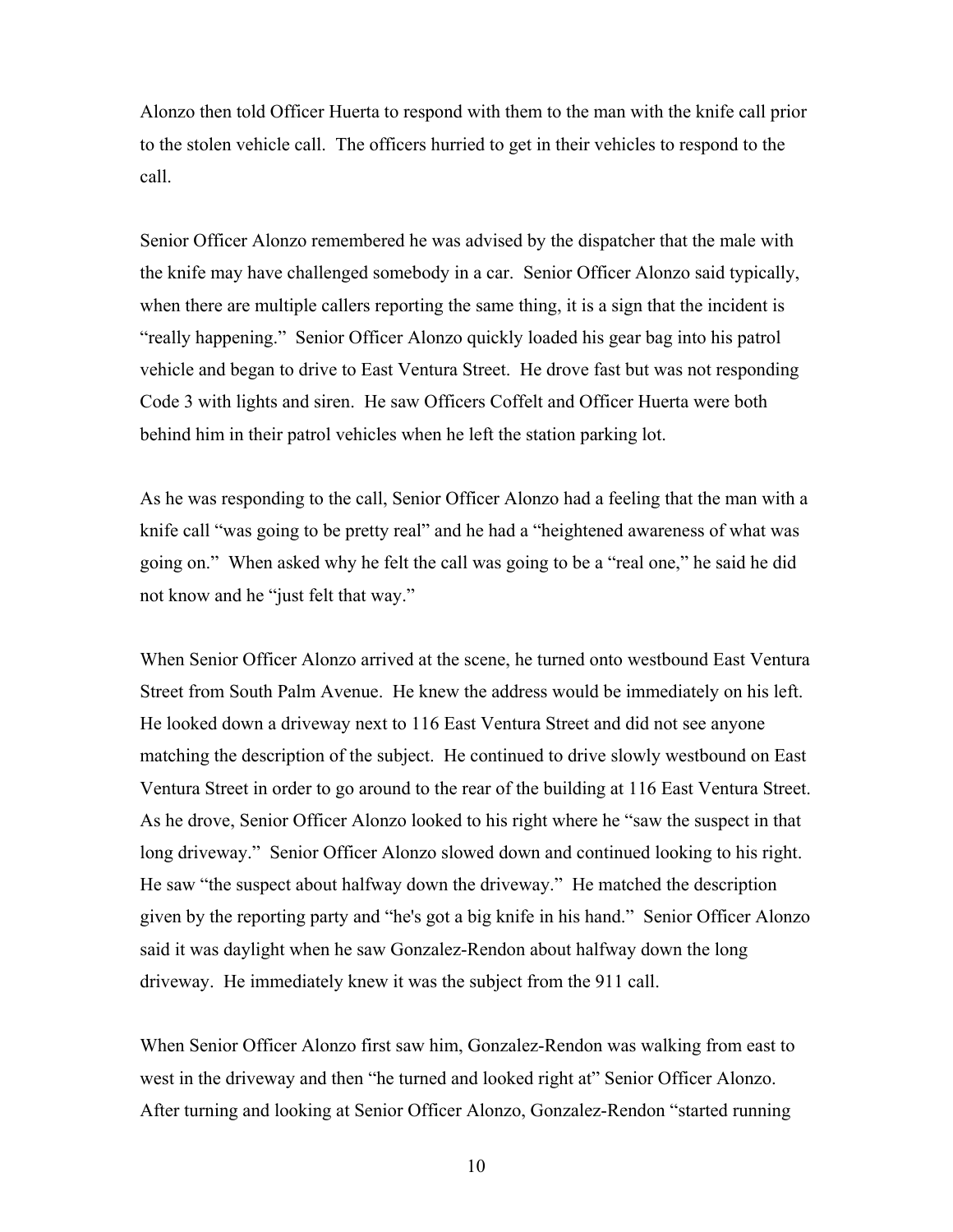towards" Senior Officer Alonzo. Gonzalez-Rendon had a knife in his right hand and Senior Officer Alonzo remembered thinking "that's a big knife." During the interview, Senior Officer Alonzo demonstrated how Gonzalez-Rendon held the knife in his right hand with his right arm from his shoulder to his elbow down at his side, parallel with his body. His forearm from his elbow to his fist was extended outward perpendicular to his body so the crook of his elbow made a near perfect 90-degree angle. He simulated holding an object tightly in the palm of his hand, causing his fingers to ball up into a fist. The point of the knife was pointing downward toward the ground.

Senior Officer Alonzo stopped his marked patrol vehicle when he first saw Gonzalez-Rendon. When Gonzalez-Rendon began to run toward him, Senior Officer Alonzo got out of his vehicle, removed his weapon from his holster, and moved around the back side of his patrol vehicle. Senior Officer Alonzo remembered seeing Officer Coffelt's patrol vehicle arriving at this point. As he moved to the rear of his vehicle, Senior Officer Alonzo could not see Gonzalez-Rendon. As he came around the backside of his patrol vehicle, Senior Officer Alonzo saw Gonzalez-Rendon running straight toward him in "a full sprint" with the knife raised "over his head." Senior Officer Alonzo did not hear Gonzalez-Rendon say anything throughout the incident.

Senior Officer Alonzo demonstrated how Gonzalez-Rendon held the knife in his right hand in a fist-like manner. Gonzalez-Rendon's fist was positioned so that his thumb was nearest to his own face, with the knife blade protruding from the pad or base of his fist. Gonzalez-Rendon's fist was roughly level with his head when he held the knife in this position. The blade of the knife was pointed away from Gonzalez-Rendon and toward Alonzo. Gonzalez-Rendon's right arm from his elbow to his fist was pointing vertically straight up in the air, creating a near perfect 90-degree angle in the crook of his elbow, with his right arm from his shoulder to his elbow extended straight out perpendicular from his body.

Senior Officer Alonzo estimated that Gonzalez-Rendon was "approximately fifteen to twenty feet" from him when he arrived at the rear of his patrol vehicle. At that time, Senior Officer Alonzo thought, "this guy's coming to kill me." He saw Gonzalez-Rendon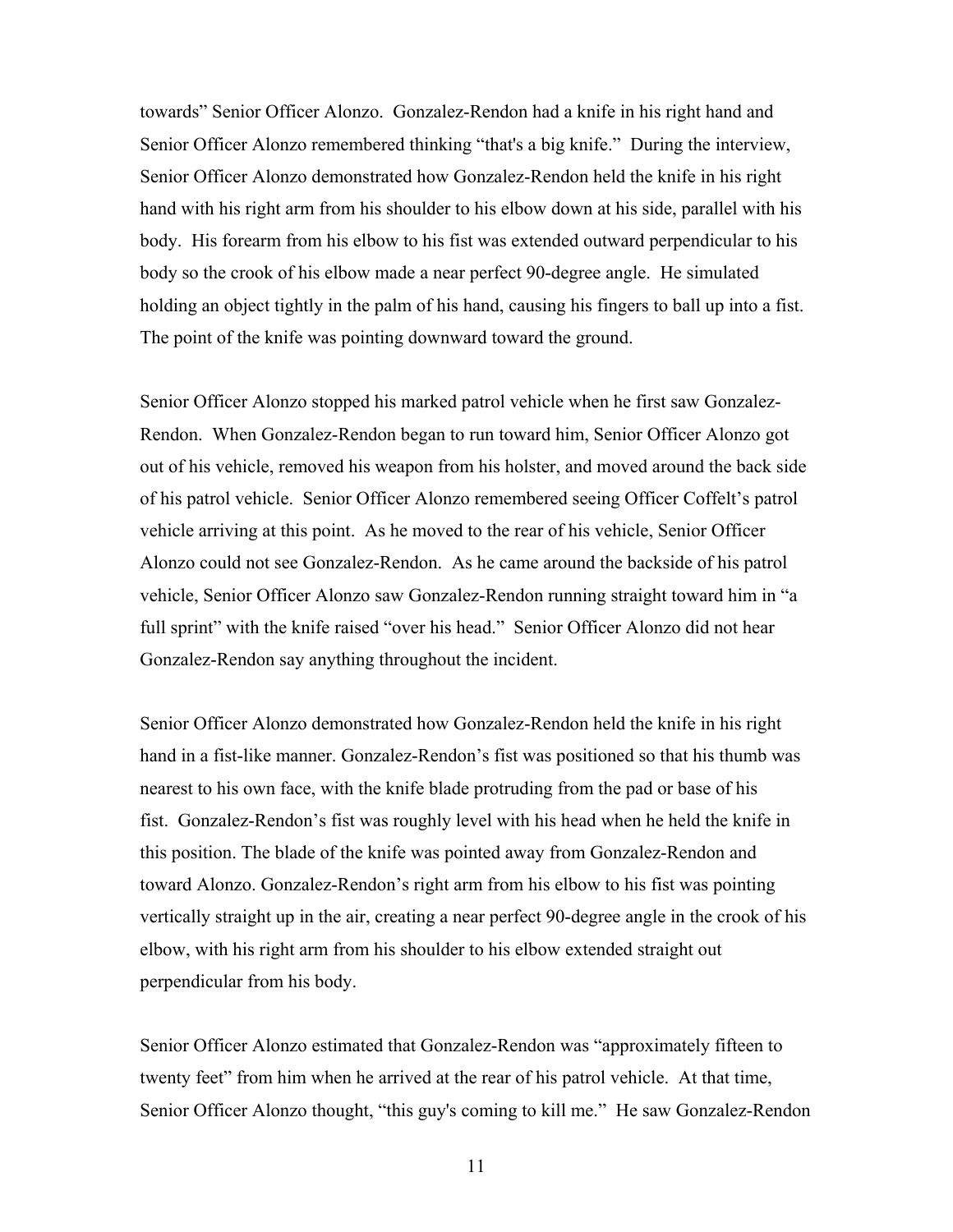had the knife over his head. Senior Officer Alonzo shouted at him to "drop the knife, drop the knife!" Senior Officer Alonzo shouted at Gonzalez-Rendon to drop the knife "two to three times" in English. Gonzalez-Rendon did not drop the knife.

Senior Officer Alonzo first pointed his firearm at Gonzalez-Rendon at about the same time he came around the back of his patrol vehicle. He watched Gonzalez-Rendon run toward him while he simultaneously pointed his weapon at Gonzalez-Rendon. Senior Officer Alonzo said, "He didn't comply with my orders and I began to fire my weapon at him." Before he made the decision to fire his weapon, Senior Officer Alonzo thought, "He's going to try to kill me with that knife." Senior Officer Alonzo estimated Gonzalez-Rendon was "a car length, 15 to 20 feet" away when he fired the first shot.

Senior Officer Alonzo remembered firing six rounds in quick succession, aiming "center mass." Senior Officer Alonzo fired because "he was closing on me quick" and he stopped firing when Gonzalez-Rendon went to the ground and "the threat was over." Senior Officer Alonzo backed up as he was firing due to the rapid rate of approach of Gonzalez-Rendon. Senior Officer Alonzo said it appeared to him that Gonzalez-Rendon's legs buckled, and he fell to the ground head first. Gonzalez-Rendon let go of the knife as he fell forward toward the ground. The knife landed on the ground within inches of Gonzalez-Rendon's right hand. Senior Officer Alonzo did not see Gonzalez-Rendon make any further movements once he landed on the ground.

Senior Officer Alonzo then became aware of the presence of Officers Coffelt and Huerta. Officer Coffelt walked up to Gonzalez-Rendon and kicked the knife away from him. Senior Officer Alonzo notified police dispatch of the shooting and requested fire and EMS personnel to respond. He saw Officer Huerta walk up to Gonzalez-Rendon and handcuff him. Senior Officer Alonzo holstered his firearm once Gonzalez-Rendon was handcuffed. Senior Officer Alonzo searched Gonzalez-Rendon and found no other weapons on him. Senior Officer Alonzo then removed the handcuffs from Gonzalez-Rendon and retrieved his medical bag.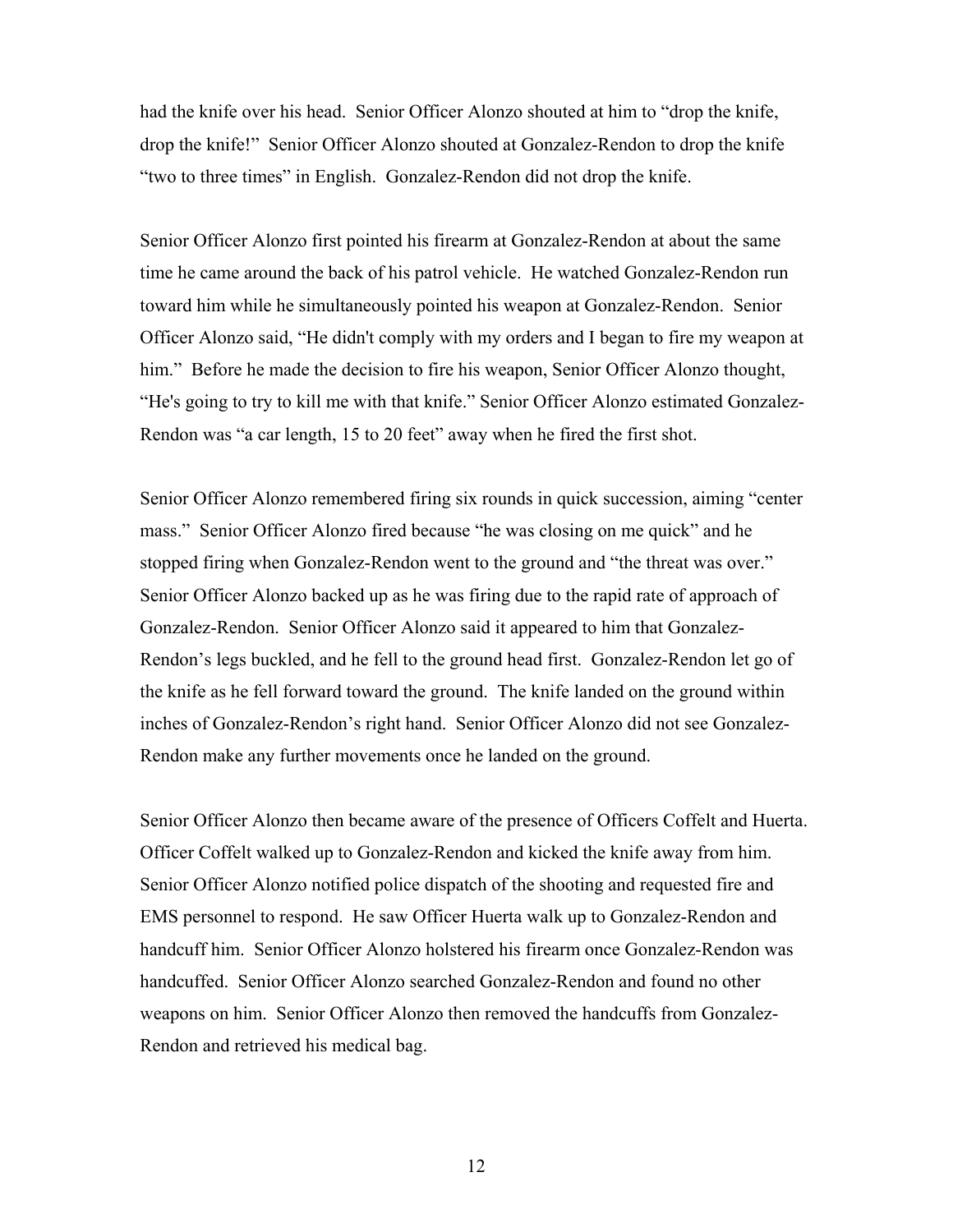Senior Officer Alonzo and Officer Huerta rendered first aid to Gonzalez-Rendon. They applied direct pressure to the visible wounds on Gonzalez-Rendon. Shortly thereafter, Senior Officer Alonzo was relieved by EMS personnel. Senior Officer Alonzo then directed his attention toward securing the scene and making the proper notifications.

In the interview, Senior Officer Alonzo confirmed he was wearing a BWC at the time of the incident and thought he had activated it when he arrived in his patrol vehicle onto East Ventura Street. By the time of his interview, Senior Officer Alonzo had been made aware that he, in fact, had not activated his BWC prior to the incident.

In addition to his firearm, Senior Officer Alonzo said he was equipped with a taser and a baton. Alonzo did not choose to use any other force option because he believed it was an immediate lethal situation and there was no other option other than to use deadly force at that moment. Later in the interview, Alonzo was asked, "… if you didn't fire, what would have happened?" Alonzo responded, "I would have been stabbed and probably killed."

### 2. Officer John Coffelt

Officer John Coffelt was interviewed on April 13, 2017, at about 1:05 p.m., by detectives from Major Crimes of the Sheriff's Office in a conference room at the Sheriff's Special Services building in Camarillo. Officer Coffelt stated he had been a peace officer for 21 years with the Santa Paula Police Department.

On April 9, 2017, Officer Coffelt was assigned to work patrol with Senior Officer Alonzo and Officer Huerta. His shift began at about 5:45 a.m. and he arrived at work at about 5:25 a.m. Officer Coffelt received the shift briefing from Senior Officer Alonzo who assigned Officer Coffelt to his beat.

After 6:00 a.m., the dispatcher came into the briefing room and told the officers that there were two calls pending. One call was a stolen vehicle report related to an earlier vehicle pursuit with the Ventura County Sheriff's Office. The other call was a subject with a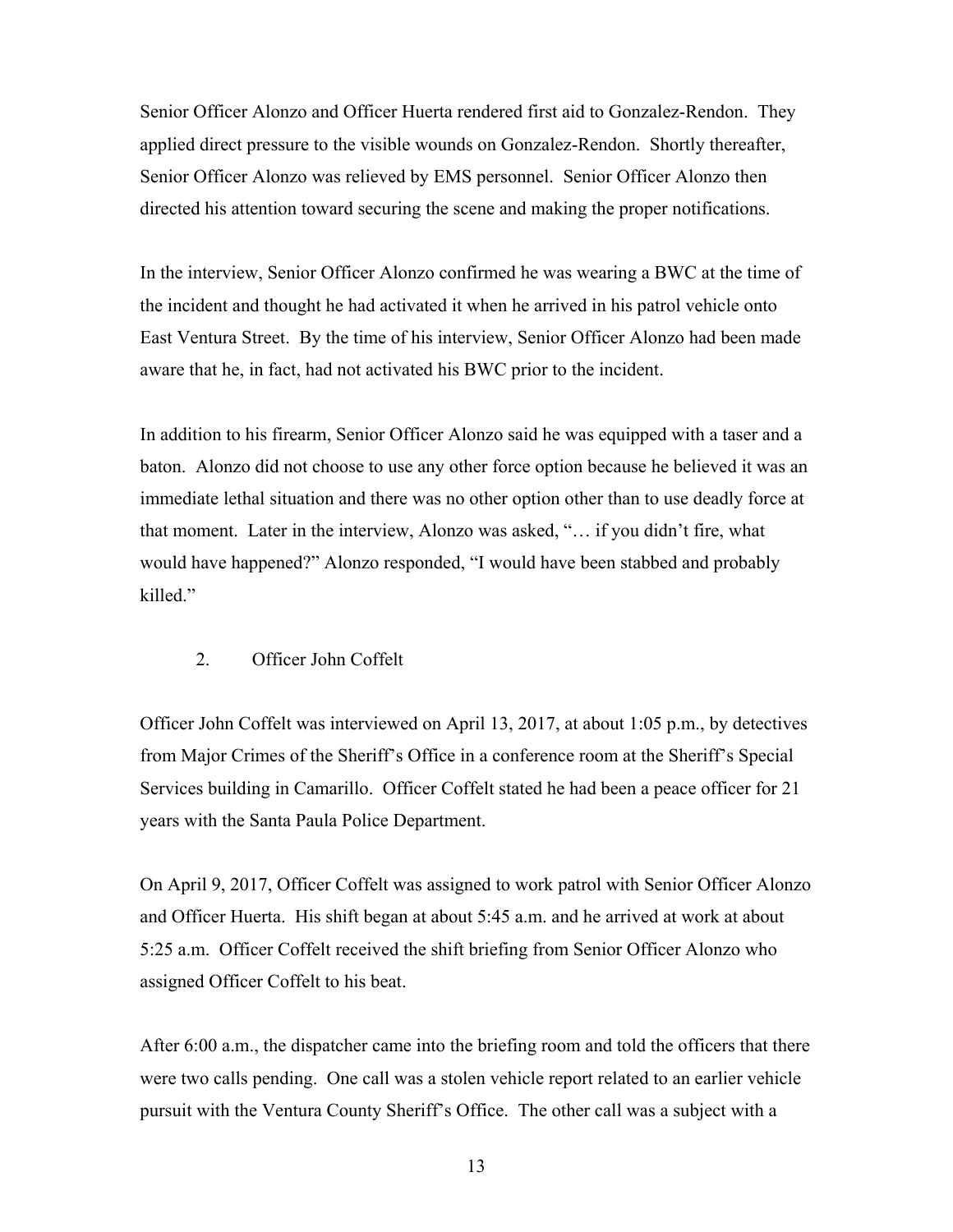knife in the 100 block of East Ventura Street. Officer Coffelt remembered that the dispatcher said a female reporting party had called, said a male had chased her car with a knife, and she was concerned for other people in the apartment complex. Officer Coffelt said Senior Officer Alonzo told Officer Huerta to handle the stolen vehicle report while Senior Officer Alonzo and Officer Coffelt went to handle the man with a knife call. Officer Coffelt loaded his equipment into his marked patrol vehicle and saw Senior Officer Alonzo drive out of the station parking lot. Officer Coffelt followed Senior Officer Alonzo to the call.

While driving to the call, Officer Coffelt saw Officer Huerta following behind him. Senior Officer Alonzo was a couple hundred yards ahead of him and arrived in the area of the call slightly before him. Officer Huerta was behind Officer Coffelt. Officer Coffelt notified dispatch that he and Officer Huerta had arrived on scene less than five seconds after Senior Officer Alonzo advised he had arrived. Officer Coffelt estimated they arrived on scene at around 6:30 a.m. and confirmed it was daylight at that time.

Officer Coffelt saw Senior Officer Alonzo drive slowly westbound on East Ventura Street apparently looking for the subject. Officer Coffelt traveled right behind Senior Officer Alonzo's vehicle. Senior Officer Alonzo stopped his vehicle, but Officer Coffelt did not immediately know why. He saw Senior Officer Alonzo exit his patrol vehicle. Officer Coffelt stopped his patrol vehicle about one and a half car lengths away from Senior Officer Alonzo's vehicle. Officer Coffelt said he saw Officer Huerta turn his patrol vehicle southbound into an alley of a condominium complex.

Officer Coffelt said he remained seated in his vehicle for a moment and observed Senior Officer Alonzo. Officer Coffelt saw Senior Officer Alonzo gesture toward an alley to the north of his vehicle. Officer Coffelt interpreted Senior Officer Alonzo's gesture as a sign that he saw the subject with the knife north of their location. Officer Coffelt got out of his vehicle and saw that Senior Officer Alonzo had drawn his firearm. Since Senior Officer Alonzo had his firearm drawn, Officer Coffelt decided to take his taser out so they had a less lethal option available. Officer Coffelt could not see anyone else other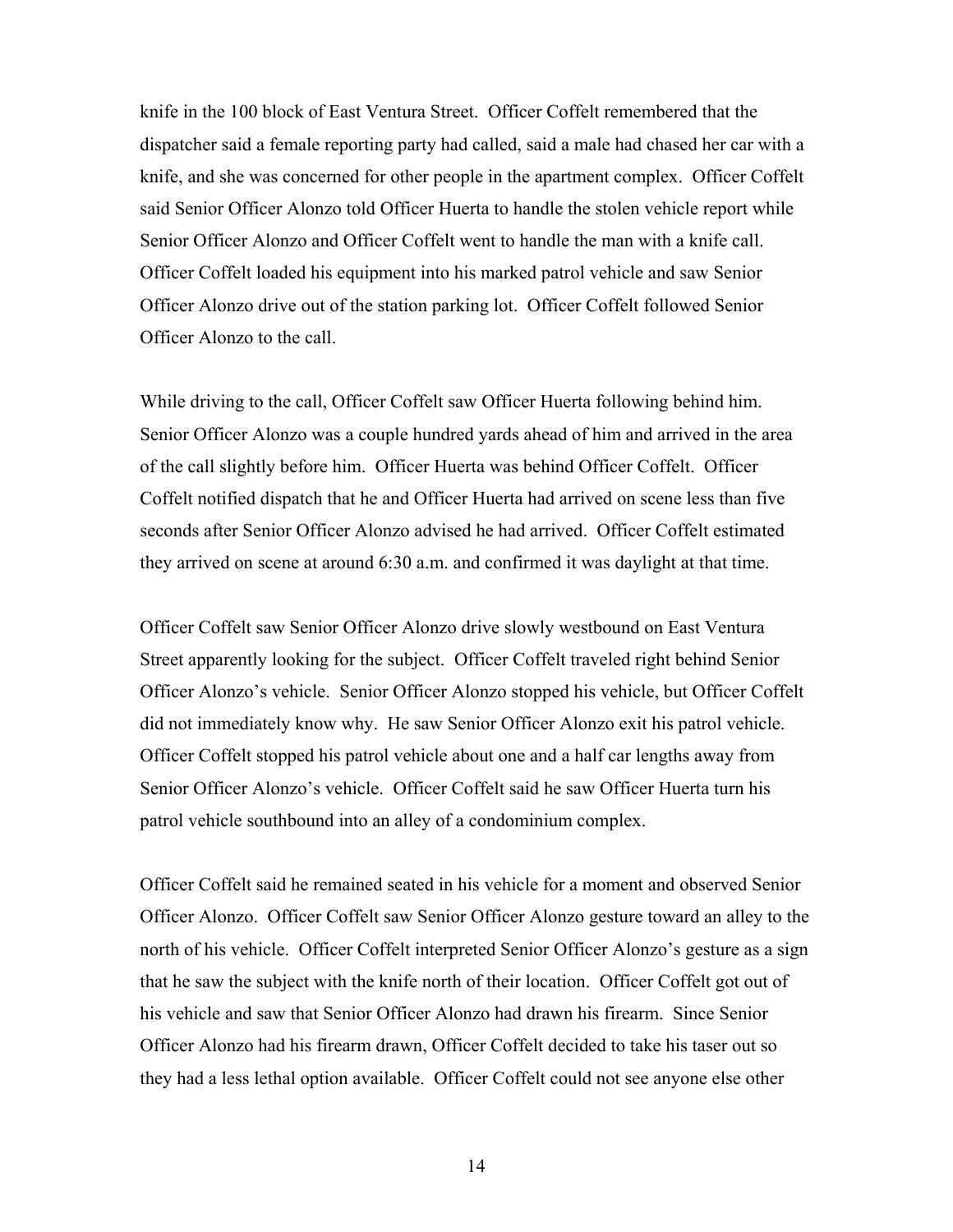than Senior Officer Alonzo. Officer Coffelt started to walk toward the front of his patrol vehicle while looking to the north, but he still could not see anyone at that point.

Officer Coffelt then heard Senior Officer Alonzo shout "drop the knife" in English at least twice. All of a sudden, Officer Coffelt saw Gonzalez-Rendon running at "a sprint with the knife over his head," directly in Senior Officer Alonzo's direction "at a full speed." Officer Coffelt described him running "full speed" with the knife over his head and looking at Senior Officer Alonzo. The wall, located on the north side of East Ventura Street, blocked Officer Coffelt's view of the driveway itself. Officer Coffelt was not able to see Gonzalez-Rendon until he emerged from beyond the edge of the wall. At that point, Gonzalez-Rendon was already at the sidewalk and was running southbound at full speed, holding a knife in his right hand about level with his head. Officer Coffelt observed that the knife's handle was enclosed in Gonzalez-Rendon's fist. Officer Coffelt could clearly see the shiny metallic portion of the "long blade" protruding out in front of Gonzalez-Rendon's fist. He saw the knife was pointed toward Senior Officer Alonzo. Officer Coffelt did not hear Gonzalez-Rendon say anything.

Officer Coffelt brought his taser up with both hands and was beginning to aim it at Gonzalez-Rendon when he heard what sounded like four to six gunshots. Officer Coffelt did not see Senior Officer Alonzo fire his weapon and explained their positioning prevented him from having Senior Officer Alonzo in his direct line of sight. Officer Coffelt stated that Gonzalez-Rendon had stepped off the curb and into the roadway when the first shot was fired. As Officer Coffelt heard the shots being fired, he saw Gonzalez-Rendon fall to the ground face first. When Gonzalez-Rendon fell to the ground, the knife landed very close to Gonzalez-Rendon's right hand. Officer Coffelt saw Gonzalez-Rendon moving around on the ground and it appeared Gonzalez-Rendon may have been trying to grab the knife. Officer Coffelt told Alonzo to cover him and he kicked the knife away from Gonzalez-Rendon.

Officer Coffelt told Senior Officer Alonzo he was going to handcuff Gonzalez-Rendon. Officer Coffelt then holstered his taser and began to put on latex gloves. He saw Officer Huerta approaching. Officer Huerta said he would handcuff Gonzalez-Rendon. Officer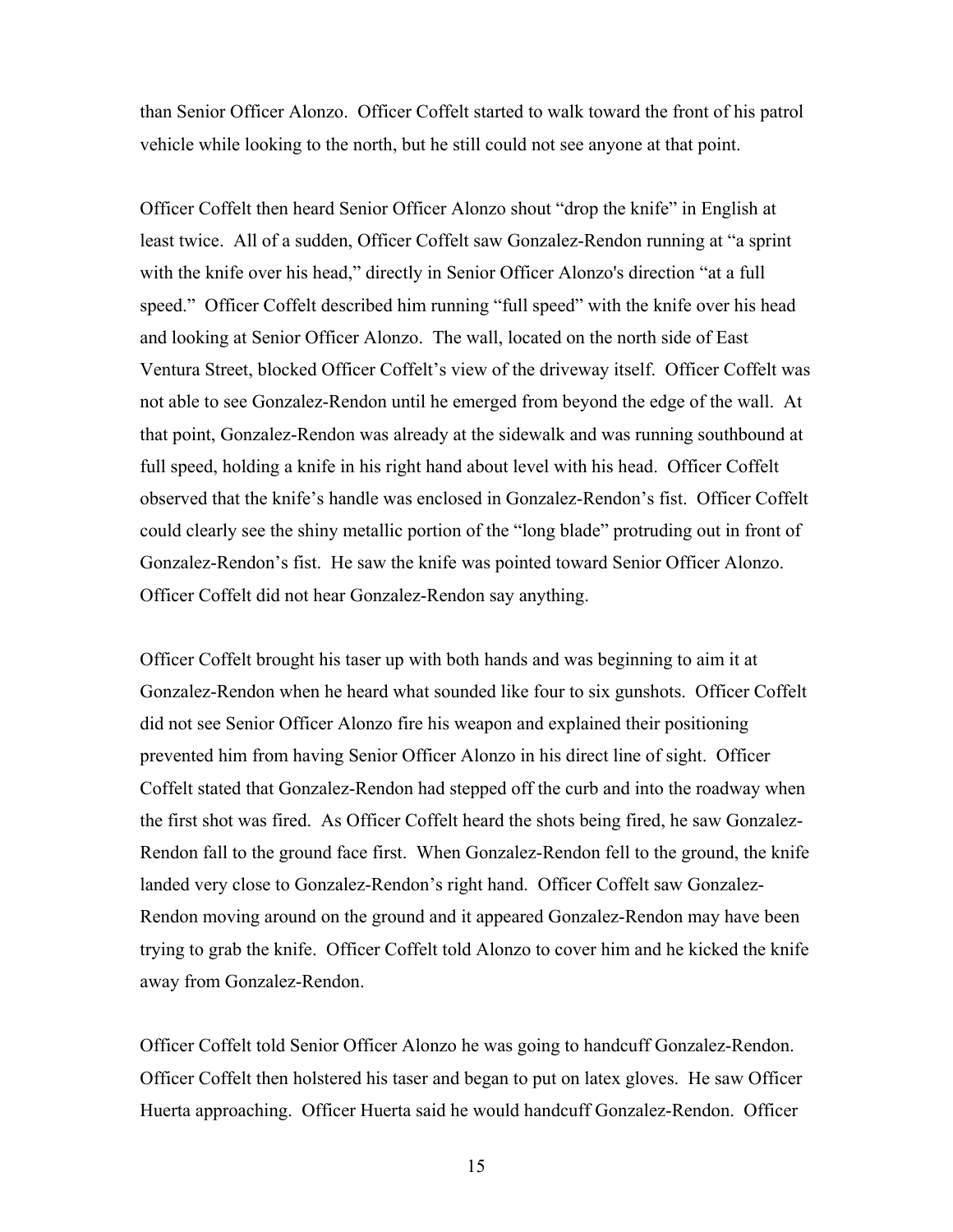Coffelt saw Officer Huerta handcuff Gonzalez-Rendon and then heard Officer Huerta and Senior Officer Alonzo discuss providing first aid to Gonzalez-Rendon. Officer Coffelt repositioned his vehicle to block traffic in order to protect the scene.

Officer Coffelt explained he felt shock at how fast the incident happened and felt that Gonzalez-Rendon was going to kill Senior Officer Alonzo. Officer Coffelt thought Gonzalez-Rendon was within effective range of his taser when he began to aim it but said it would have been a difficult shot because Gonzalez-Rendon was a "running target" and was at an angle to Officer Coffelt. Officer Coffelt said if he had his firearm in his hand, he thought he would have shot Gonzalez-Rendon. He explained this decision would have been based on Gonzalez-Rendon running at a high rate of speed right at Senior Officer Alonzo while armed with a knife. Officer Coffelt said it was obvious to him that Gonzalez-Rendon's intent was to try to hurt one of them. Officer Coffelt confirmed he did not capture any portion of the incident on his BWC.

### 3. Officer Frank Huerta

Officer Frank Huerta was interviewed on April 13, 2017, at about 2:35 p.m., by detectives from Major Crimes of the Sheriff's Office in a conference room at the Sheriff's Special Services building in Camarillo. Officer Huerta stated he had been a full-time peace officer for  $11 \frac{1}{2}$  years with the Santa Paula Police Department. Prior to that, he was a reserve police officer for the City of Port Hueneme.

On April 9, 2017, Officer Huerta was assigned to work patrol with Senior Officer Alonzo and Officer Coffelt. His shift began at about 5:45 a.m. and he arrived at the station at about 5:30 a.m. Senior Officer Alonzo conducted the shift briefing. During the briefing, the dispatcher came into the room and notified the officers of two pending calls for service. One of the calls was a stolen vehicle call and the other was a man with a knife call in the 100 block of East Ventura Street. Officer Huerta was initially going to handle the stolen vehicle call but was told by Senior Officer Alonzo to respond to the man with a knife call.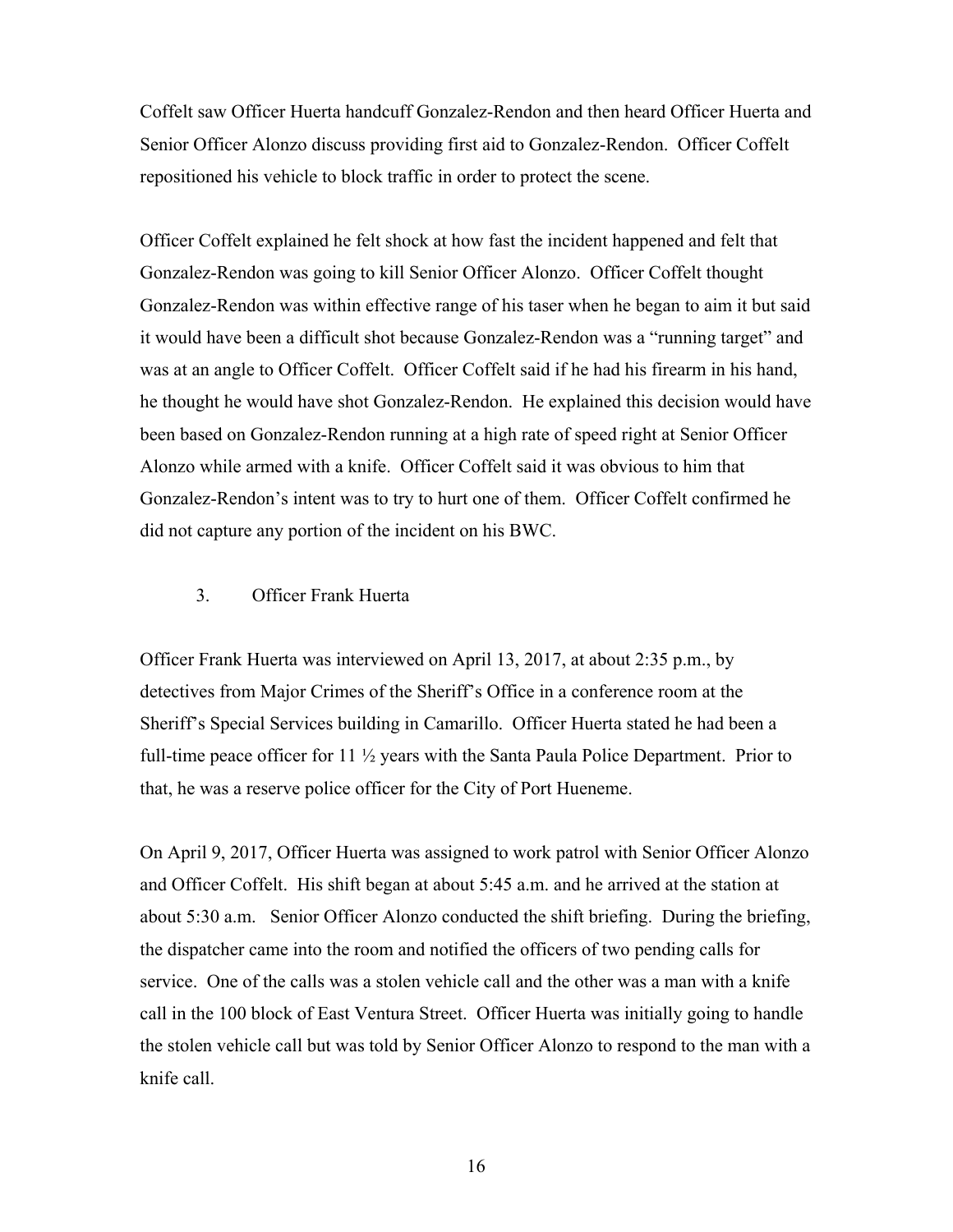Officer Huerta followed Senior Officer Alonzo and Officer Coffelt to the location of the call. When they arrived, Officer Huerta asked over the radio for the subject's last known location. He was advised by the dispatcher the last known location was in the alley at 116 East Ventura Street. Officer Huerta saw Senior Officer Alonzo and Officer Coffelt begin to drive westbound on East Ventura Street, passing 116 East Ventura Street. Officer Huerta turned left and drove southbound in the alley of 116 East Ventura Street looking for the subject.

While checking the alley, Officer Huerta heard multiple shots fired in rapid succession. He thought the shots came from north of his location. After hearing the shots, Officer Huerta heard Senior Officer Alonzo transmit on the police radio "shots fired - shots fired." Officer Huerta reversed out of the alley onto East Ventura Street. He drove westbound on East Ventura Street and saw Senior Officer Alonzo and Officer Coffelt in the street in front of him. Officer Huerta saw Gonzalez-Rendon lying face down on the ground. He saw Senior Officer Alonzo standing near the driver's side of his patrol vehicle with Gonzalez-Rendon at gunpoint. He saw Officer Coffelt standing on the opposite side of Senior Officer Alonzo's patrol vehicle.

Officer Huerta parked behind Officer Coffelt's patrol vehicle and exited his vehicle. He put on latex gloves, handcuffed Gonzalez-Rendon, and then started providing first aid to him. Prior to placing handcuffs on Gonzalez-Rendon, Officer Huerta noticed a large kitchen knife lying on the ground near Officer Coffelt. Officer Huerta could not remember seeing Gonzalez-Rendon move at that time but did recall hearing agonal breathing coming from Gonzalez-Rendon. He then asked Senior Officer Alonzo to retrieve a first aid kit.

Officer Huerta took out his knife and attempted to cut Gonzalez-Rendon's shirt. He could not completely cut the shirt with his knife, so he discarded it and lifted Gonzalez-Rendon's shirt up toward his neck. He used a cloth given to him by Senior Officer Alonzo to apply pressure to a wound on Gonzalez-Rendon's chest. He ultimately stopped rendering aid when he saw that Gonzalez-Rendon stopped breathing and was no longer bleeding.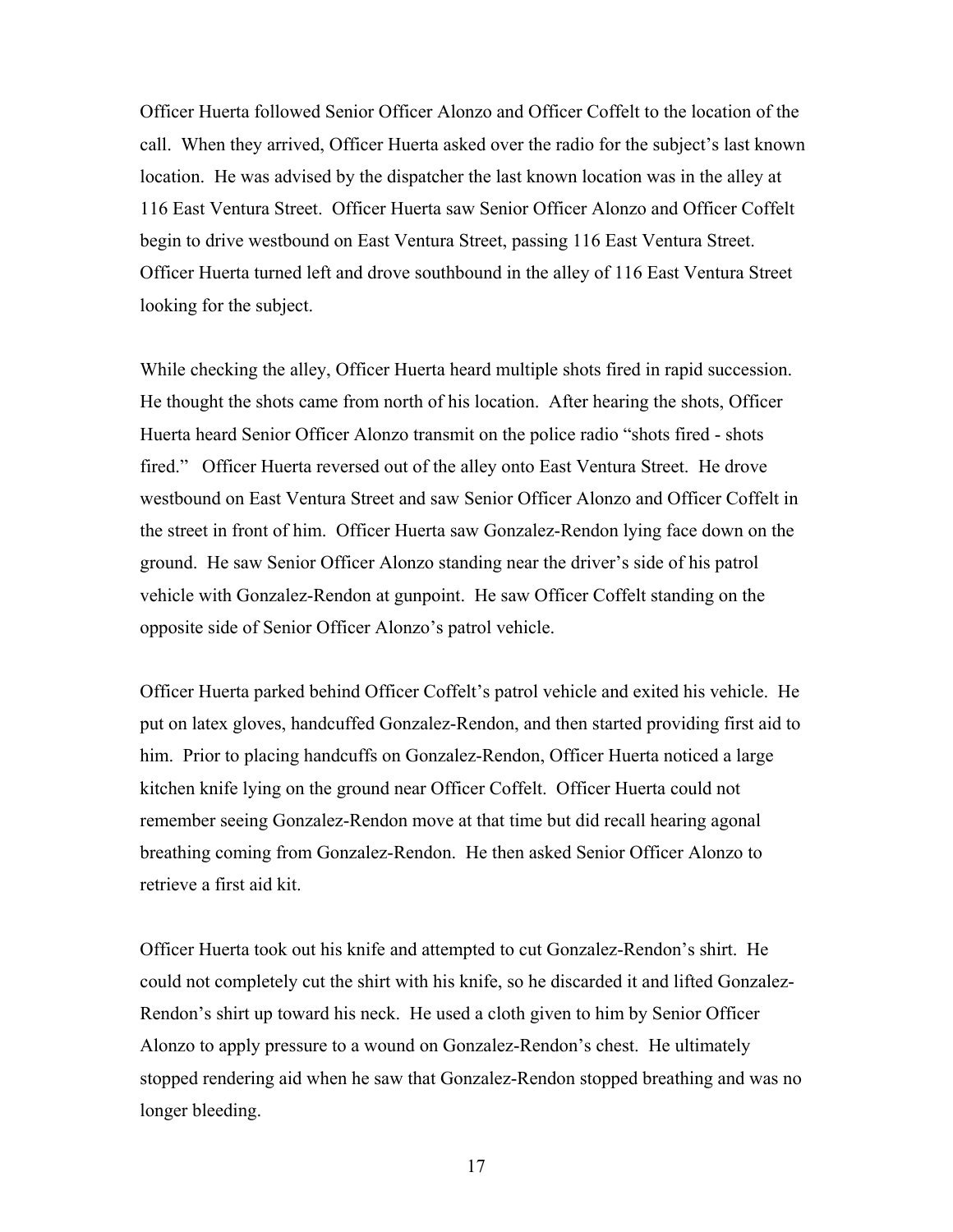Officer Huerta recognized Gonzalez-Rendon but did not know him by name. He had seen Gonzalez-Rendon before.

Officer Huerta confirmed he activated his BWC while he was still in his patrol car as he was approaching the location of Senior Officer Alonzo and Officer Coffelt shortly after the shooting took place. He was unsure of when he stopped the recording.

#### 4. Anonymous Reporting Party

The anonymous female reporting party told detectives during an interview that she wished to remain anonymous due to concern for her safety. The reporting party was riding as a passenger in her sister's vehicle while the two drove out of their garage to go to work. She saw a Hispanic male standing on the sidewalk near a driveway on East Ventura Street near a mailbox. The male had a goatee and was wearing a grey shirt and blue pants. The reporting party saw the male was holding a kitchen knife with the point facing forward.

The reporting party and her sister turned eastbound onto East Ventura Street. They had to drive in front of the male. The male began to run toward the reporting party's vehicle. The male's actions made her panic and she began to shake out of fear. She told her sister to hurry up and drive away. Her sister was able to drive past the male with the knife and avoid any confrontation. She did not hear the male say anything. She declined to provide the contact information for her sister to law enforcement.

### 5. Jaime Rivera

Jamie Rivera was a roommate of Gonzalez-Rendon. They lived in an apartment near where Gonzalez-Rendon was first seen by Senior Officer Alonzo. Rivera said Gonzalez-Rendon had a history of psychiatric issues and he once spent about two weeks at an unknown mental health facility. Gonzalez-Rendon also had a history of alcohol problems. Gonzalez-Rendon had recently stopped drinking and was having trouble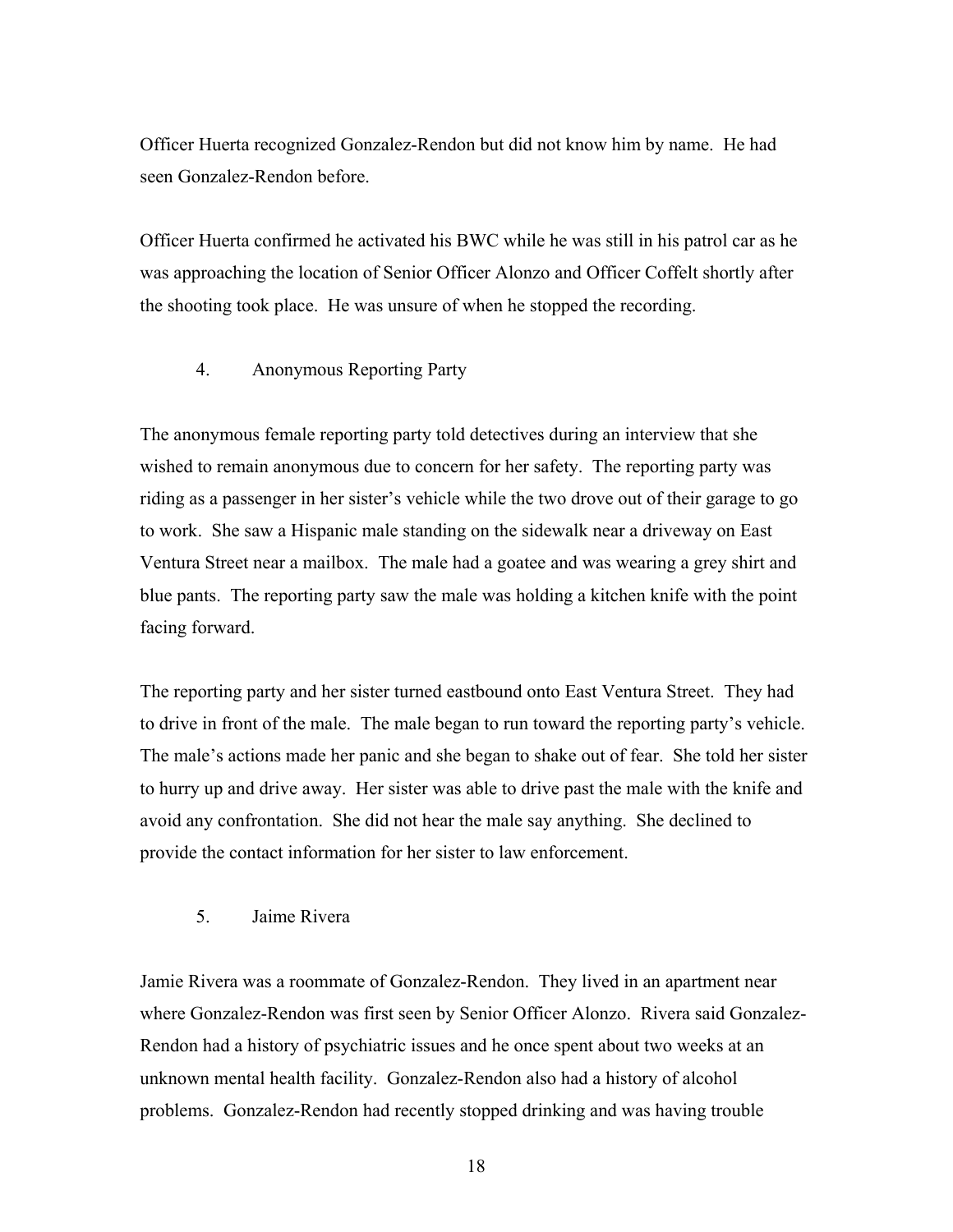sleeping. Rivera said Gonzalez-Rendon acted strange when he was not drinking, and that Gonzalez-Rendon had been awake all-night walking around the apartment and turning on the radio and television prior to the shooting.

On April 9, 2017, at approximately 6:00 a.m., Rivera said Gonzalez-Rendon attacked another roommate for no reason. Gonzalez-Rendon began punching the roommate while he was asleep in his bed. Rivera pulled Gonzalez-Rendon away from the roommate and told him to stop. Gonzalez-Rendon walked over to the kitchen and grabbed two kitchen knives. Rivera described both the knives as being about 10 inches in total length. One of the knives had a black handle and the other had a greyish handle.

Gonzalez-Rendon walked toward Rivera in a threatening manner and cornered him against the wall near the front door. Gonzalez-Rendon swung a kitchen knife at Rivera in a slashing motion but did not make contact with Rivera. Gonzalez-Rendon then left the apartment through the front door.

Rivera and another roommate, Heli Velasquez, watched Gonzalez-Rendon from a window which faced south toward East Ventura Street. Gonzalez-Rendon remained in the complex parking lot for a few minutes and paced up and down the driveway. Gonzalez-Rendon then headed toward East Ventura Street and turned eastbound out of their view. Rivera said he did not see Gonzalez-Rendon fight with anyone outside of the apartment.

Approximately 15 minutes after Gonzalez-Rendon left the apartment, Rivera saw Gonzalez-Rendon walking back and forth on East Ventura Street. He saw Gonzalez-Rendon walk up the driveway toward the apartment but stopped near a trash dumpster. Gonzalez-Rendon walked back toward East Ventura Street and that was when the officer arrived. He saw Gonzalez-Rendon approach or walk toward the officer and get close to the officer. Rivera estimated the distance between Gonzalez-Rendon and the officer to be approximately ten feet.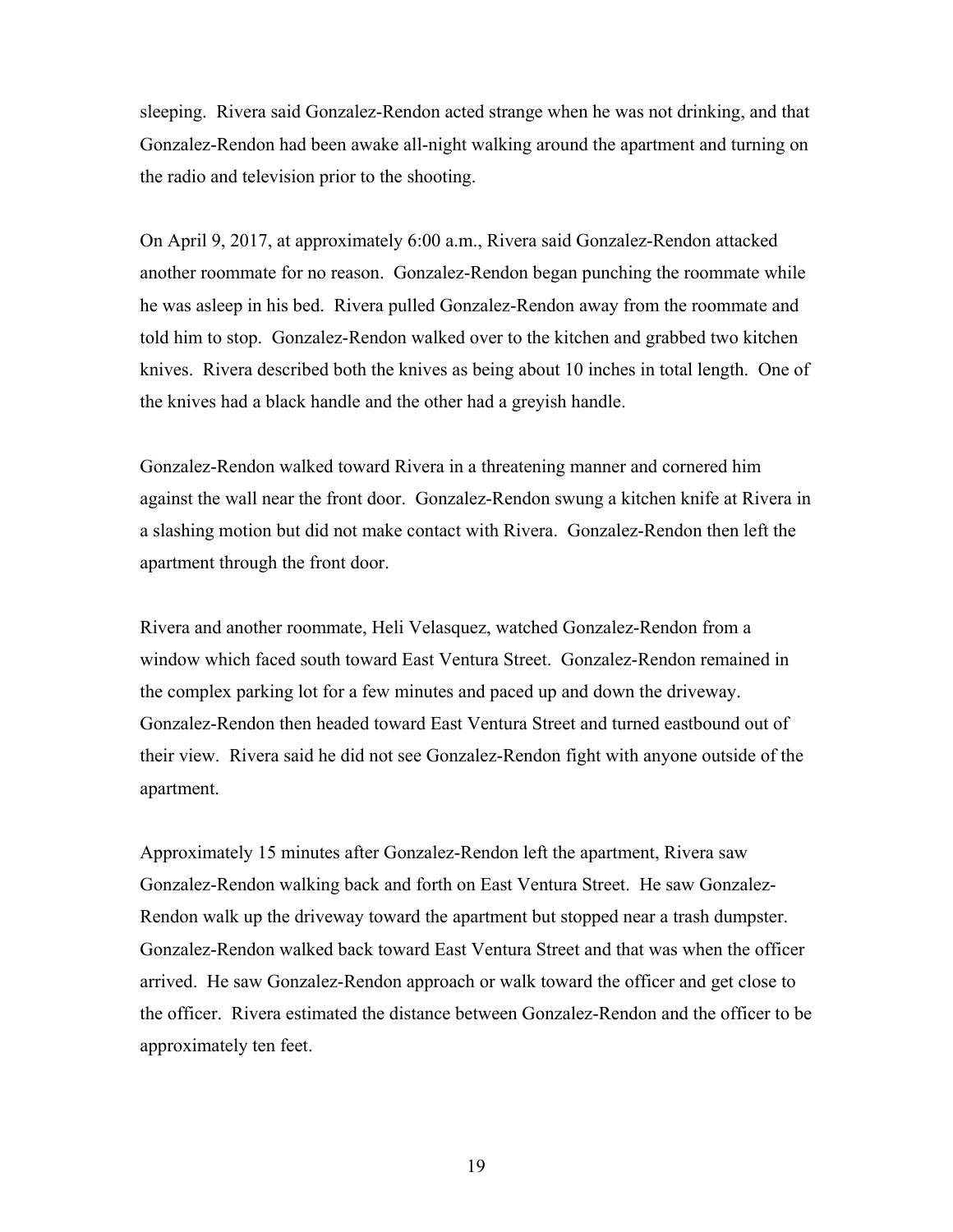Rivera saw the officer shoot Gonzalez-Rendon and Gonzalez-Rendon immediately fell to the ground. He heard six to seven shots. He did not see a knife in Gonzalez-Rendon's hand when Gonzalez-Rendon dropped to the ground. When Gonzalez-Rendon dropped to the ground after being shot, Rivera saw the officer kick the knife away. Rivera heard the officer tell Gonzalez-Rendon in Spanish, "Breathe young man, breathe."

When asked about how a blood trail could have led to the door of their apartment, Rivera speculated that Gonzalez-Rendon may have cut his wrists with the knife on his way down the stairs when he left the apartment.

#### 6. Heli Velasquez

Heli Velasquez was a roommate of Gonzalez-Rendon. On April 9, 2017, at about 6:00 a.m., Velasquez was in his bedroom and heard a commotion coming from the kitchen area. He saw Jaime Rivera in the living area. Rivera appeared to be scared because Gonzalez-Rendon had battered another roommate, Jose Guadalupe Hernandez. Velasquez saw Gonzalez-Rendon grab two large knives from the kitchen and run out of the apartment.

Velasquez yelled through his bedroom window to Gonzalez-Rendon as he ran down the stairs. Velasquez asked Gonzalez-Rendon where he was going with the knives and told him to leave the knives. Gonzalez-Rendon mumbled something that sounded like, "No." Velasquez recalled Gonzalez-Rendon said, "I'm going to kill myself" as he was leaving the apartment. Velasquez noticed blood in the driveway area and suspected Gonzalez-Rendon may have injured himself. Velasquez did not see Gonzalez-Rendon interact with anyone after he left.

#### 7. Jose Guadalupe Hernandez

Jose Hernandez was a roommate of Gonzalez-Rendon. He had lived in the apartment for about a month and slept in a makeshift bedroom under a blue tarp in the living room. On April 9, 2017, at about 6:00 a.m., Hernandez heard Gonzalez-Rendon break the door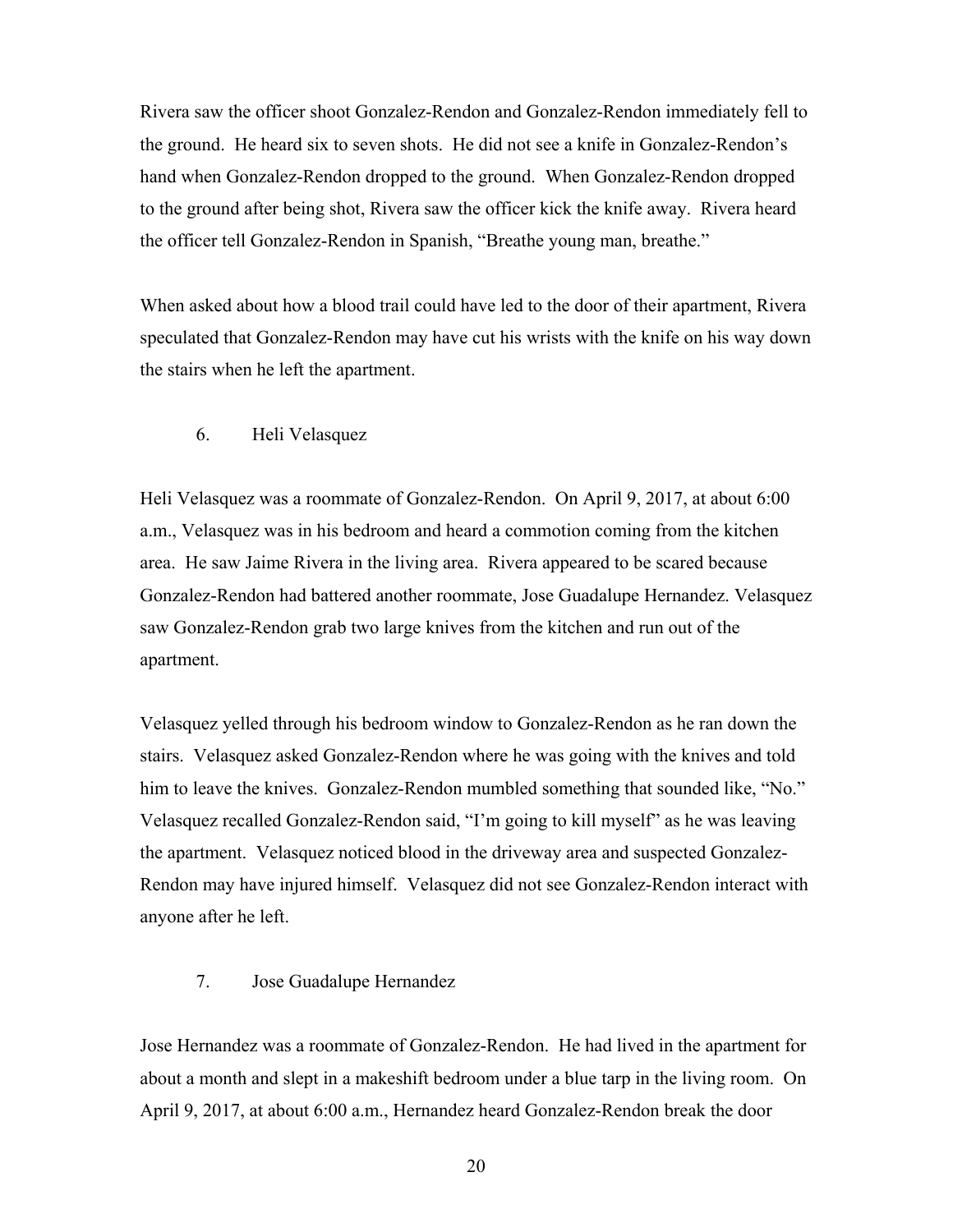leading to his bedroom. He turned on a light to see what was wrong. Gonzalez-Rendon began to assault Hernandez by swinging his fists at him. Hernandez remained on his bed and put his hands on Gonzalez-Rendon's chest. Hernandez asked Gonzalez-Rendon what his problem was and told him to calm down. Hernandez also heard Jaime Rivera tell Gonzalez-Rendon to calm down. Gonzalez-Rendon eventually backed away from Hernandez. Hernandez was not injured.

Hernandez heard Rivera say Gonzalez-Rendon had a knife. Hernandez saw Rivera retreat into a bedroom and heard him make a comment to call the police. Gonzalez-Rendon did not have a knife when he assaulted Hernandez. Hernandez did not see when Gonzalez-Rendon grabbed the knife, due to being behind the tarp.

Within minutes after Gonzalez-Rendon left, Hernandez decided to leave. Hernandez got dressed, made sure that Gonzalez-Rendon was no longer in the immediate area, and left the apartment. Hernandez went to his vehicle parked in the garage and drove away. When he reached East Ventura Street, Hernandez made a left turn and drove to South Palm Avenue. At the southwest corner of South Palm Avenue and East Ventura Street, Hernandez saw Gonzalez-Rendon holding a knife and walking back towards the apartment. Hernandez called Heli Velasquez twice to warn them that Gonzalez-Rendon was heading back towards the apartment, but there was no answer.

#### 8. Luis Salazar

Luis Salazar was a roommate of Gonzalez-Rendon. Salazar said Gonzalez-Rendon had been on a 15-day drinking binge. Salazar heard Gonzalez-Rendon was diagnosed with schizophrenia and had received treatment for it. Salazar had lived with Gonzalez-Rendon without any problems.

On the morning of April 9, 2017, Salazar was preparing to go to the laundromat. He heard someone kicking items in the kitchen. He looked outside of his room and heard Jaime Rivera telling Gonzalez-Rendon to calm down. Salazar looked at Rivera and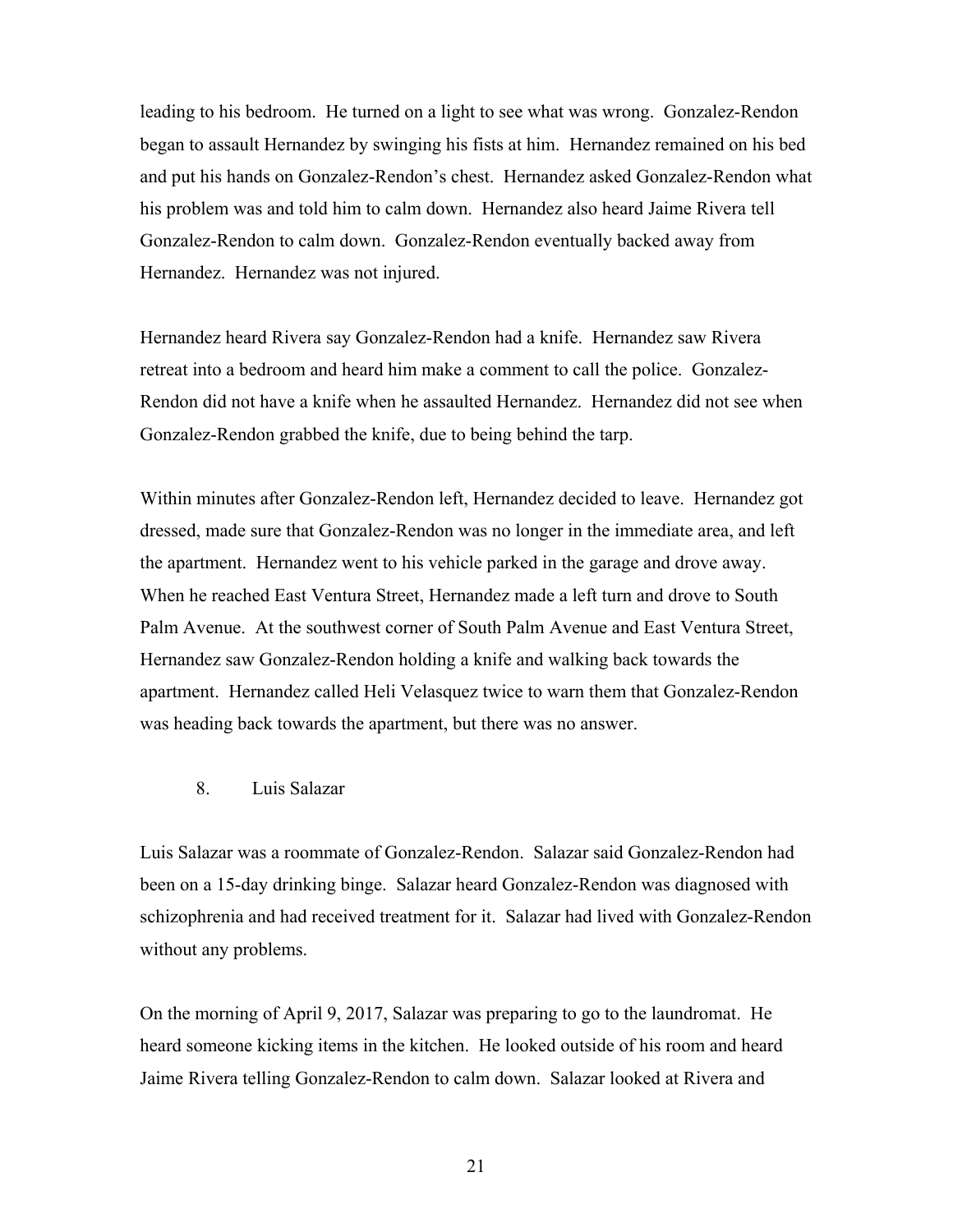Hernandez and could tell by the look on their faces that they were scared. Salazar told Rivera and Hernandez to get into his room as Gonzalez-Rendon left the apartment.

Salazar saw Gonzalez-Rendon return to the area and walk along the driveway. Salazar commented during his interview that if police don't kill him, someone else would since Gonzalez-Rendon possessed the knives. A short time after seeing Gonzalez-Rendon return, Salazar heard gunshots and knew Gonzalez-Rendon had been killed. Salazar looked out the window and saw Gonzalez-Rendon fall to the ground.

Salazar then left and went to the laundromat. He walked past Gonzalez-Rendon, who was shot. At the laundromat, Salazar spoke to an unidentified male subject who told Salazar "some crazy guy" with knives tried to kill him. Salazar did not know the location where the subject claimed he was confronted by this person, but the subject told Salazar that the guy wanted to kill him.

### 9. Raul Victoria

Raul Victoria was a neighbor to Gonzalez-Rendon and his roommates. On April 9, 2017, just before 6:00 a.m., Victoria heard banging on the walls coming from the apartment of Gonzalez-Rendon. Victoria heard the door to the apartment open and close three or four times. At about 6:15 a.m., he looked out his front door to look for the cause of the disturbance. Victoria saw a male, who he knew as his neighbor and matched Gonzalez-Rendon's description, fighting with another male. Victoria saw the two men boxing and Gonzalez-Rendon appeared to be swinging a "butcher's knife." Victoria was not sure if Gonzalez-Rendon had stabbed the other male. Victoria yelled, "Hey!" and the other male ran southbound toward East Ventura Street holding his rib cage. Gonzalez-Rendon chased after the male.

Victoria got dressed and got into his car. He then drove to the area of East Ventura Street and South Palm Avenue. As he turned southbound onto South Palm Avenue, he saw Gonzalez-Rendon standing on the sidewalk. Gonzalez-Rendon was covered in blood and was still holding the knife. The blood covered both of Gonzalez-Rendon's arms from the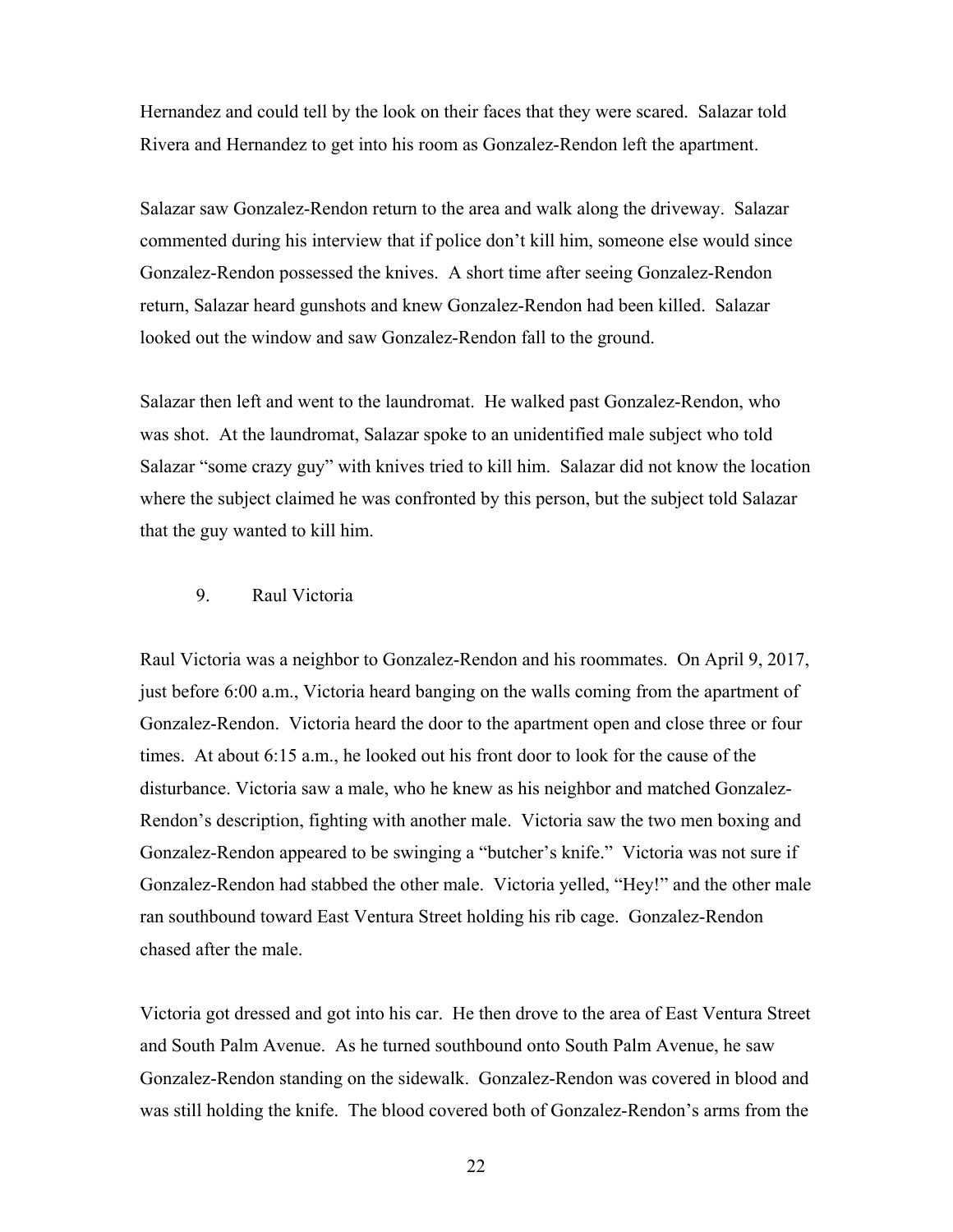elbows down. He could not see the source of the blood. Victoria said it appeared to him that Gonzalez-Rendon was looking for someone. Victoria asked Gonzalez-Rendon if he was okay and Gonzalez-Rendon replied that he was fine. Gonzalez-Rendon said he was looking for someone and that he was going to kill him.

Detectives were unable to identify the possible victim who Victoria saw fighting with Gonzalez-Rendon outside the apartment building.

#### 10. Canvass of Neighborhood

Ventura County Sheriff's detectives canvassed the neighborhood near where the incident occurred. No witnesses to the incident were found during the canvass. In general, the people who were interviewed stated they were asleep and woke up to the sound of gunshots or the first thing they heard was gunshots. After the shooting, several people saw officers handcuffing Gonzalez-Rendon and rendering aid to him.

### F. Arrest of Gonzalez-Rendon by Santa Paula Police in April 2016

On April 14, 2016, at about 1:38 p.m., Santa Paula Police Detective Shane Norwood was seated in a parked unmarked Santa Paula police car with the engine running. Detective Norwood heard a noise that sounded like his right rear passenger door handle was being manipulated. When he looked, he saw Gonzalez-Rendon attempting to open the front and rear passenger doors of his vehicle. He feared Gonzalez-Rendon would assault him. Detective Norwood got out of his vehicle, drew his firearm, pointed it at Gonzalez-Rendon, and identified himself as a police officer. He ordered Gonzalez-Rendon to show his hands and to get on the ground. Gonzalez-Rendon stared at Detective Norwood and did not respond to his order. Detective Norwood thought Gonzalez-Rendon was either a non-English speaker or under the influence of alcohol and/or drugs. Detective Norwood holstered his firearm and took Gonzalez-Rendon to the ground.

Several other Santa Paula Police Department officers responded to assist Detective Norwood. Officer Frank Huerta responded and questioned Gonzalez-Rendon in Spanish.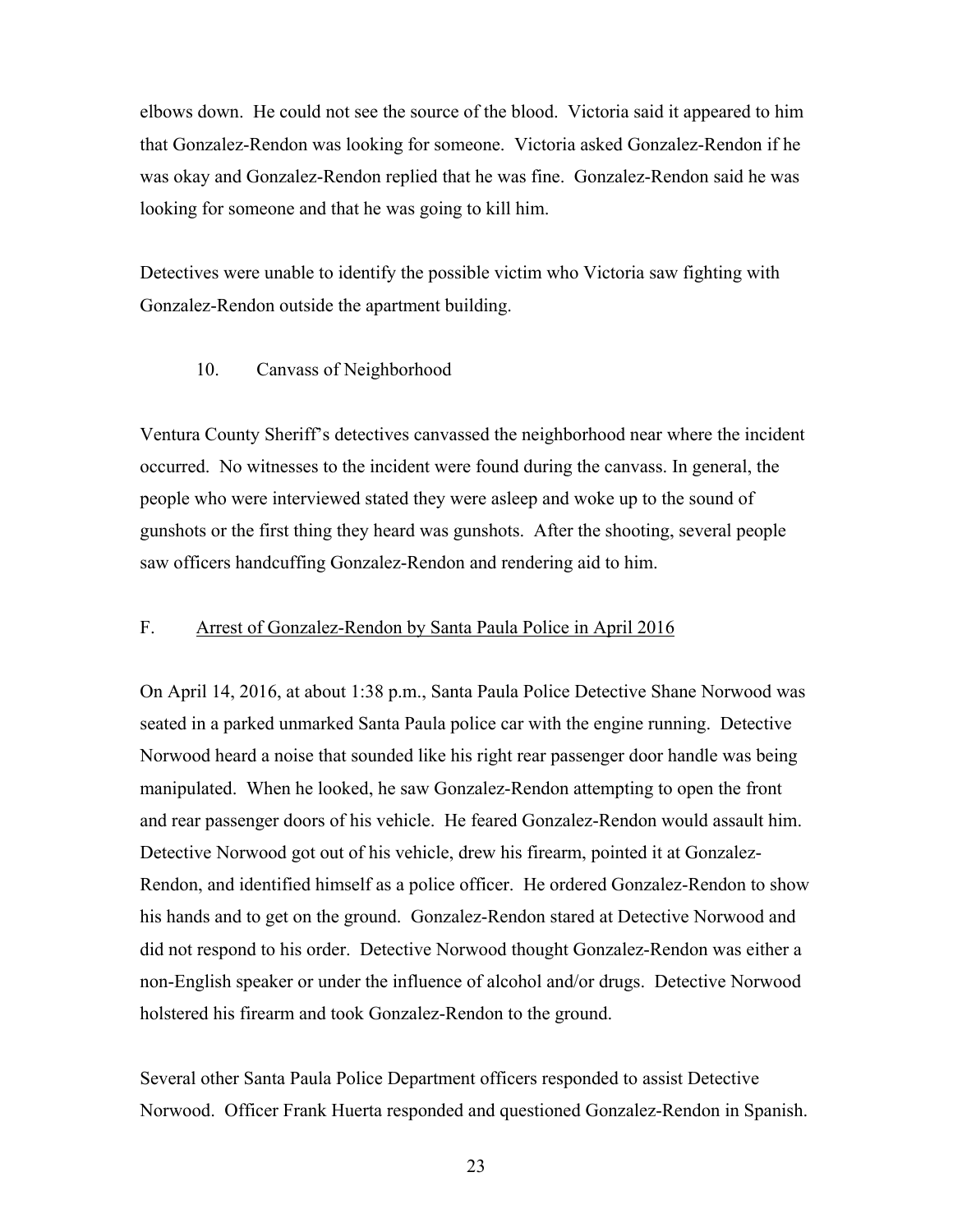Officer Huerta asked Gonzalez-Rendon why he tried to open the doors of the police vehicle. Gonzalez-Rendon replied it was just a game. Gonzalez-Rendon was arrested for vehicle tampering in violation of Vehicle Code section 10852.

### G. Mental Health History of Jose Romero Gonzalez-Rendon

In response to a search warrant issued during the investigation, Ventura County Medical Center provided medical records for Gonzalez-Rendon to the Sheriff's Office. A review of the records revealed that Gonzalez-Rendon admitted himself into the Hillmont Psychiatric Center in Ventura on January 20, 2017. Gonzalez-Rendon told Hillmont staff he heard voices telling him to kill himself. Gonzalez-Rendon also told Hillmont staff he had attempted to commit suicide on at least two prior occasions. Gonzalez-Rendon was discharged on January 27, 2017. At discharge, Gonzalez-Rendon denied suicidal or homicidal ideations and was not considered an imminent risk to himself or others. He reported the voices were still present but less, and there were no commands to harm himself or others.

According to the medical records, Gonzalez-Rendon attempted suicide about two years prior to his hospitalization in January 2017. Gonzalez-Rendon heard voices telling him to stab himself in the heart. He did stab himself twice in the chest with a knife, resulting in hospitalization.

 Gonzalez-Rendon told staff that he attempted suicide approximately seven months prior to his admission to Hillmont. He jumped off the Santa Monica pier. This suicide attempt resulted in his first inpatient psychiatric hospitalization in the city of Pasadena. Sheriff's detectives confirmed that on June 3, 2016, at 2:35 a.m., the Santa Monica Fire Department responded to a call after Gonzalez-Rendon jumped off the Santa Monica Pier. In response to a search warrant, Santa Monica Fire Department provided their records. Gonzalez-Rendon was found by Santa Monica Harbor Guard face down unconscious in the water and was rescued. He was alert and oriented by the time Santa Monica Fire Department arrived. He was transported to the hospital.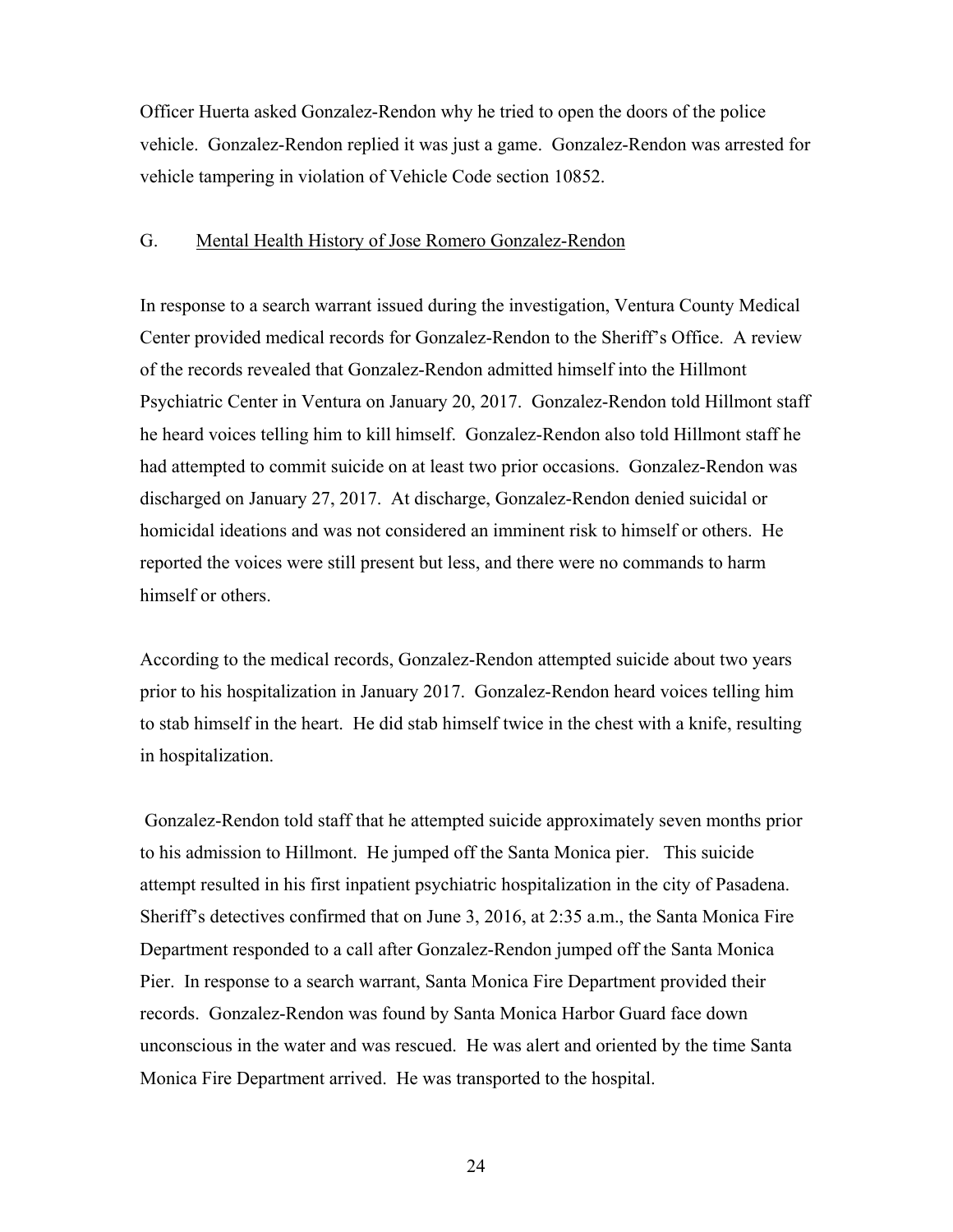Gonzalez-Rendon appeared to have spoken to a doctor about his arrest on April 14, 2016, in Santa Paula while he was receiving treatment at Hillmont Psychiatric Center in January 2017. A notation in a progress note stated that Gonzalez-Rendon said he had acted on command auditory hallucinations to kill himself twice in the recent past resulting in attempts to kill himself and hospitalizations. He then stated he opened the door of a police car once acting on the command auditory hallucinations which resulted in him being placed in jail because they thought he was intoxicated.

#### III.

### PHYSICAL EVIDENCE

#### A. Shooting Scene

East Ventura Street is primarily a residential area lined with multiple large and medium sized apartment complexes bordered by South Palm Avenue on the east and a circular cul de sac on the west. The shooting scene was at the 100 block of East Ventura Street.

Gonzalez-Rendon's body was lying on the street in front of 123 East Ventura Street about 12 feet south of the north curb line. Gonzalez-Rendon was covered with a white sheet after the shooting. Senior Officer Alonzo's marked Santa Paula Police Department patrol vehicle was located on East Ventura Street just west of the body. Gonzalez-Rendon was approximately 10 feet east of the back of Senior Officer Alonzo's patrol vehicle. Officer Huerta's marked Santa Paula Police Department patrol vehicle was located on East Ventura Street, east of the body. Officer Coffelt's marked Santa Paula Police Department patrol vehicle was located on East Ventura Street, east of Officer Huerta's patrol vehicle and east of the body.

The entire crime scene was extensive due to multiple blood trails that extended from East Ventura Street to South Palm Avenue. Numerous apparent blood stains were located on East Ventura Street, the driveway to the apartment buildings at 123 East Ventura Street, and on South Palm Avenue. The blood trails extended into an apartment complex on a concrete driveway at 123 East Ventura Street. This driveway provides access to East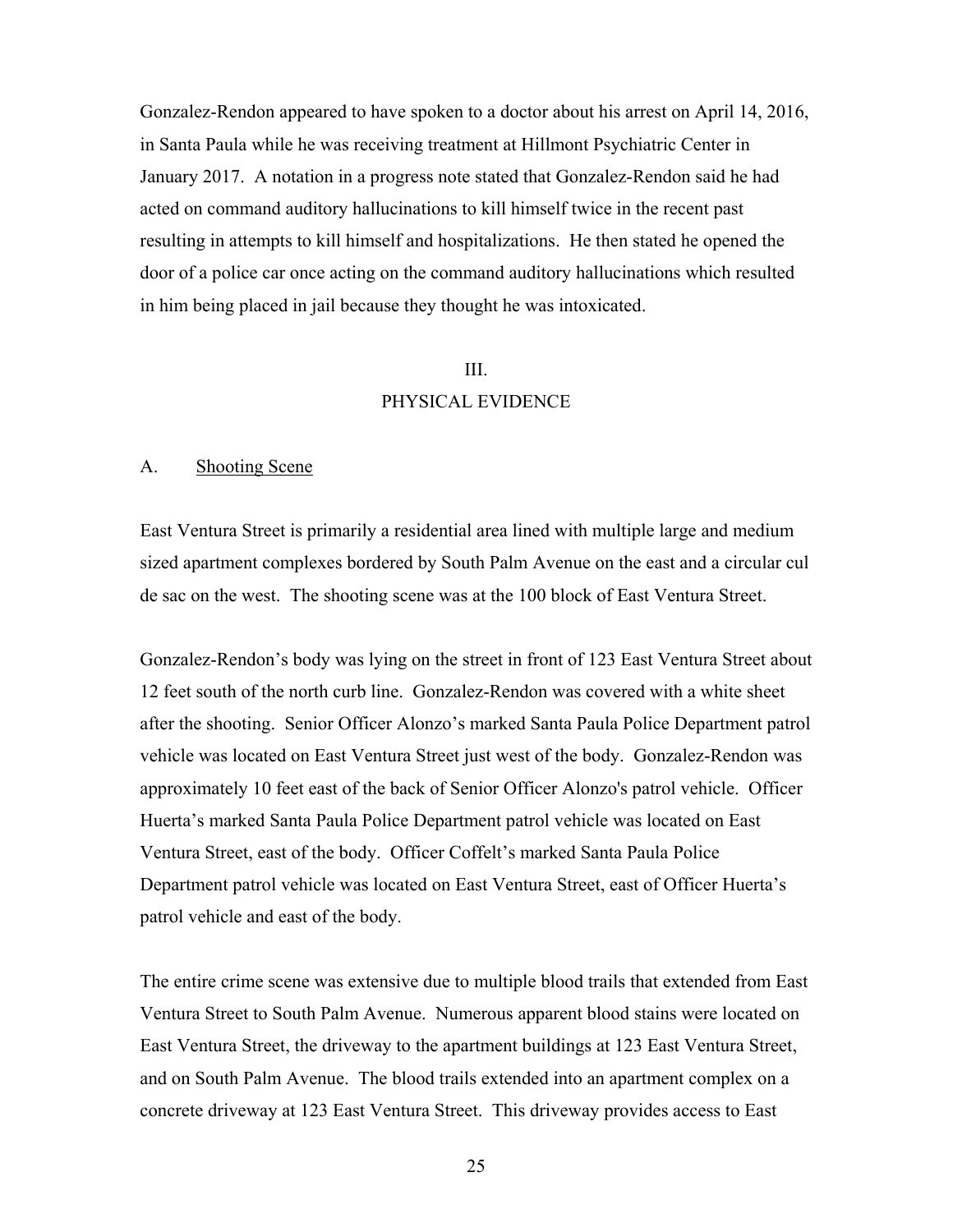Ventura Street for the multiple apartments on the north side of East Ventura Street. There was a blood trail from the driveway to a walkway and up the stairs to the second story apartment of Gonzalez-Rendon.

DNA analysis of blood samples taken from the entire scene completed by the Forensic Services Laboratory of the Sheriff's Office determined that Gonzalez-Rendon was the source of the blood. The blood trails found throughout the entire scene likely originated from incised wounds on Gonzalez-Rendon's right and left wrists.

When detectives arrived, Gonzalez-Rendon was lying on his back facing up. It was later determined he had been rolled face up after the shooting. His head pointed south and his feet pointed north. His left and right arms were at his sides on the ground with both hands close to his hips. There was a pool of blood under Gonzalez-Rendon's upper body. Gonzalez-Rendon was wearing dark blue denim pants, a green web belt, white socks and a greyish shirt. Gonzalez-Rendon was not wearing shoes.

Six 40-caliber S&W cartridge cases from rounds fired by Senior Officer Alonzo were found at the scene. The cartridge cases were located just south of the body. Near Gonzalez-Rendon was a black handcuff key with blood on it, a pair of blue latex gloves, a pair of black latex gloves, a pair of handcuffs and a metal folding knife. The handcuffs and folding knife had blood on them. The folding knife, the latex gloves, handcuffs, and handcuff keys were brought to the scene by Officer Huerta and used by him after the shooting.

A large kitchen knife was found at the scene of the shooting several feet from Gonzalez-Rendon's body and approximately three feet north of the rear passenger side wheel of Senior Officer Alonzo's patrol vehicle. The knife had a black handle and a metal blade approximately eight inches long. (Officer Coffelt said he kicked the knife away from Gonzalez-Rendon after Gonzalez-Rendon had fallen to the ground.) The knife had blood on it. DNA analysis of blood samples taken from the knife completed by the Forensic Services Laboratory of the Sheriff's Office determined that Gonzalez-Rendon was the source of the blood.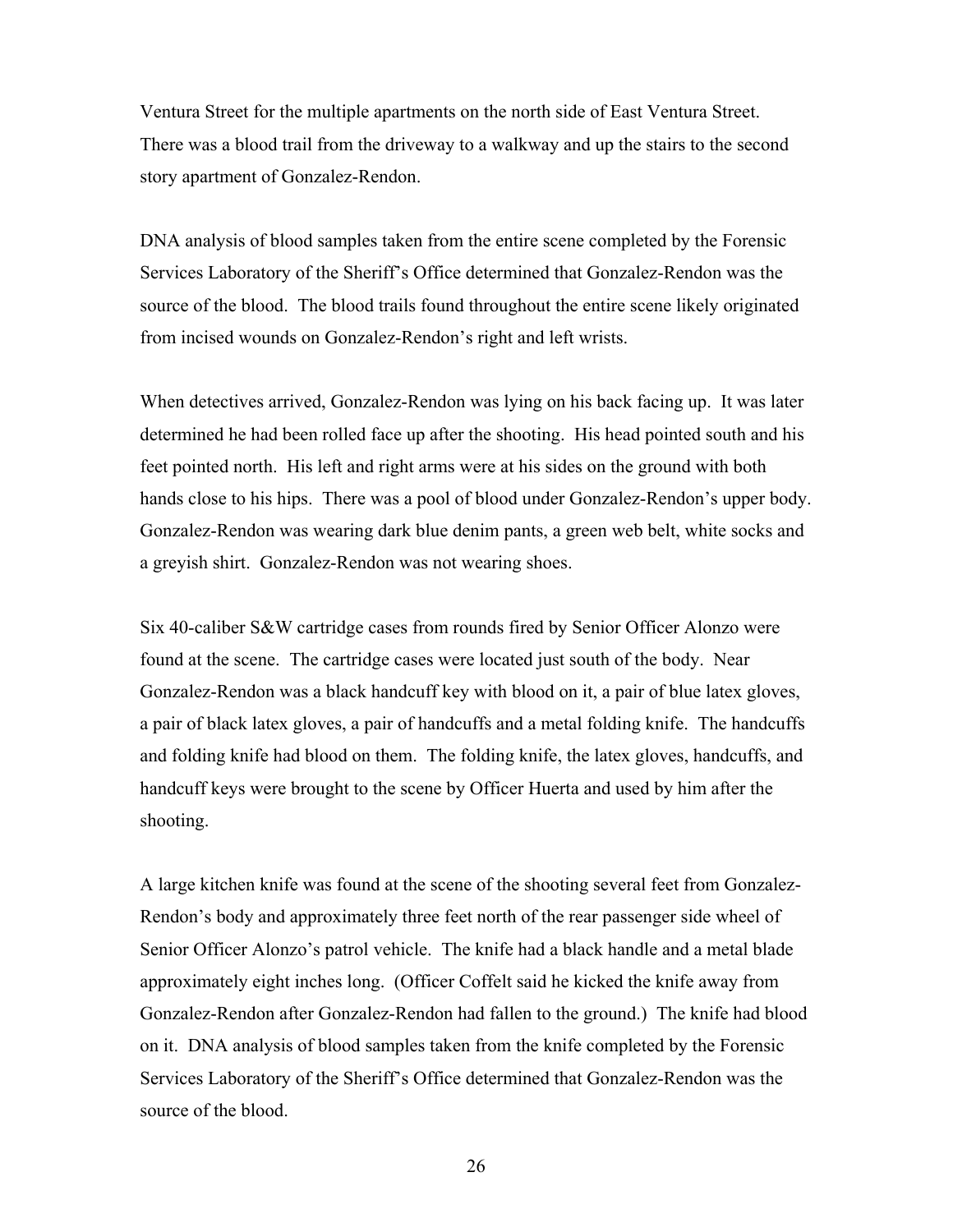#### B. Subsequent Search

During interviews, detectives were told that Gonzalez-Rendon possibly had two knives in his possession when he left his apartment. During the initial search of the crime scene area, no second knife was located.

On Thursday, April 13, 2017, Santa Paula Police Department Officer Michael Hoppin responded to 123 East Ventura Street regarding a report of found property. This location is north of the shooting scene near the driveway where Gonzalez-Rendon was first seen by Senior Officer Alonzo. He contacted Alejandra Aguirre, who is the property manager for the Lobero Condos. Alejandra Aguirre found a knife in the bushes. The knife was a large kitchen knife with a silver colored metal handle and blade. It had dried blood on the handle and the blade. Blood drops were found near the bushes where the knife was located.

### C. Autopsy

On April 12, 2017, an autopsy was performed on Gonzalez-Rendon by Dr. Manny Montez, a forensic pathologist for the Santa Barbara County Sheriff's Coroner's Bureau. The autopsy was authorized by the Ventura County Medical Examiner's Office and was performed at the Santa Barbara County Sheriff's Office Coroner's Bureau in Santa Barbara.

Dr. Montez located a total of five gunshot wounds to Gonzalez-Rendon. One gunshot wound had two separate and distinct exit wounds caused by a single bullet. Dr. Montez identified the following gunshot wounds to Gonzalez-Rendon and the corresponding internal injuries (numbering does not indicate the sequence of the wounds):

1) A gunshot wound to the left chest resulting in perforations of the left lung, the pericardial sac, the heart, the diaphragm, the stomach, and the small intestine. The path of this wound was from front to back, downward, and slightly right to left.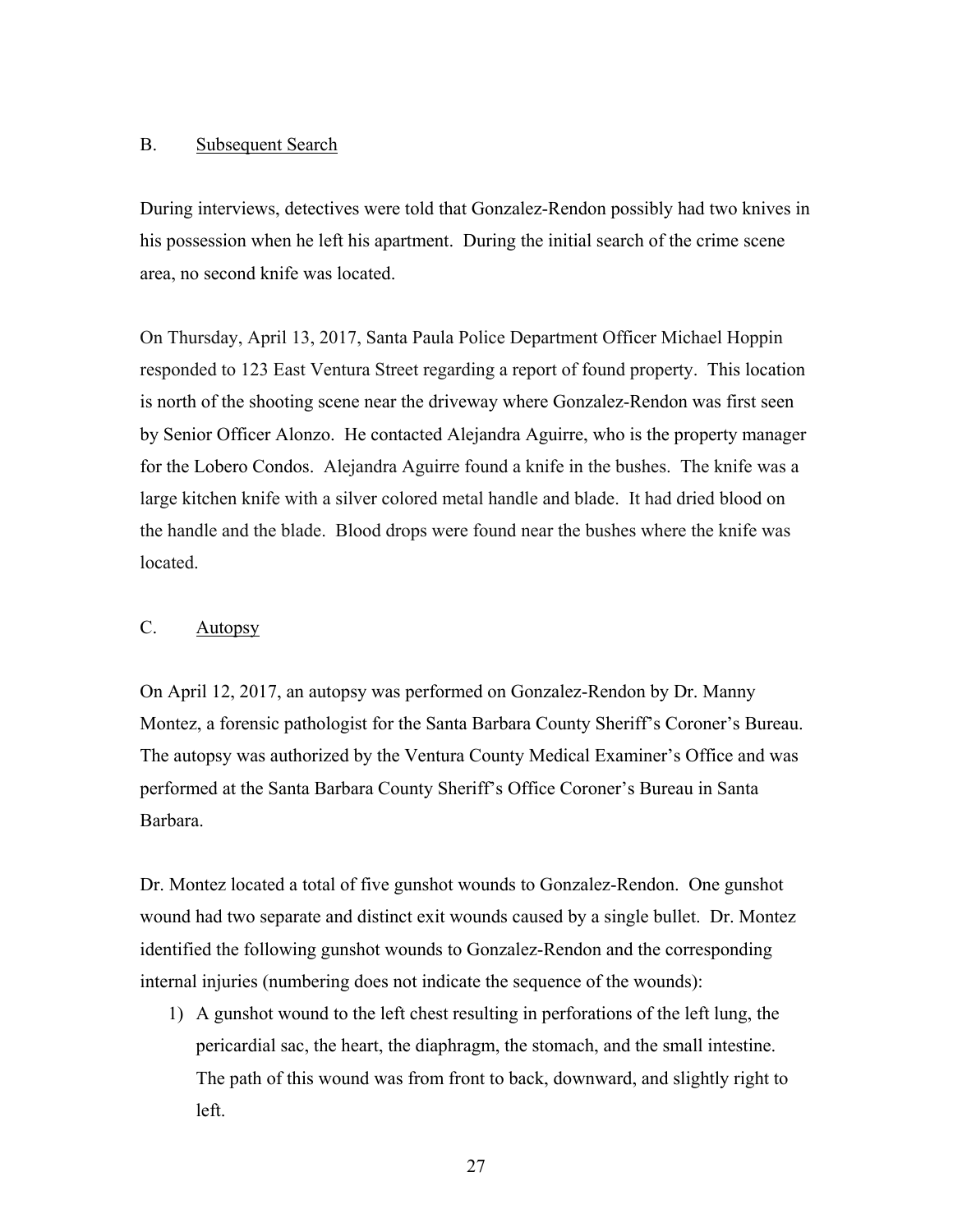- 2) A gunshot wound to the right upper abdomen resulting in perforations of the large bowel, multiple loops of small intestine, and the right kidney. The path of this wound was from front to back, downward, and slightly right to left.
- 3) A gunshot wound to the front left shoulder resulting in perforations of the left lateral chest muscle, the left lung, and the soft tissue and muscle of the left back. The path of this wound was from front to back, downward, and left to right.
- 4) A gunshot wound to the upper back was 1½ inches right of midline creating a subcutaneous wound pathway through the right upper back. This bullet likely hit the scapula and fragmented creating two separate and distinct exit wounds. One exit wound was 6 inches right of midline and the second exit wound was 7½ inches right of midline. A bullet fragment was located near the second exit wound. The path of this wound was from left to right and downward.
- 5) A gunshot wound to the front of the left thigh resulting in perforations of the muscles in the left thigh and the femur. The path of this wound was from front to back, upward, and slightly right to left.

Three bullets and a metallic jacket fragment were recovered from Gonzalez-Rendon during the course of the autopsy. For the bullets which were not recovered from within the body, there were corresponding exit wounds, indicating the bullets passed through the body. The only recovered expended bullets fired during the incident were the three expended bullets discovered during the autopsy.

In addition to the gunshot wounds, Dr. Montez located sharp force injuries to Gonzalez-Rendon, including incised wounds and blunt force injuries. Dr. Montez identified the following sharp force injuries:

- 1) A 1¼-inch horizontal superficial incised wound over the left chest.
- 2) Multiple horizontal overlapping superficial incised wounds around the right wrist in a 4-inch by 1-inch band-like area with no injuries to major tendons or blood vessels.
- 3) Multiple horizontal overlapping superficial incised wounds around the left wrist in a 5-inch by 1-inch band-like area with no injuries to major tendons or blood vessels.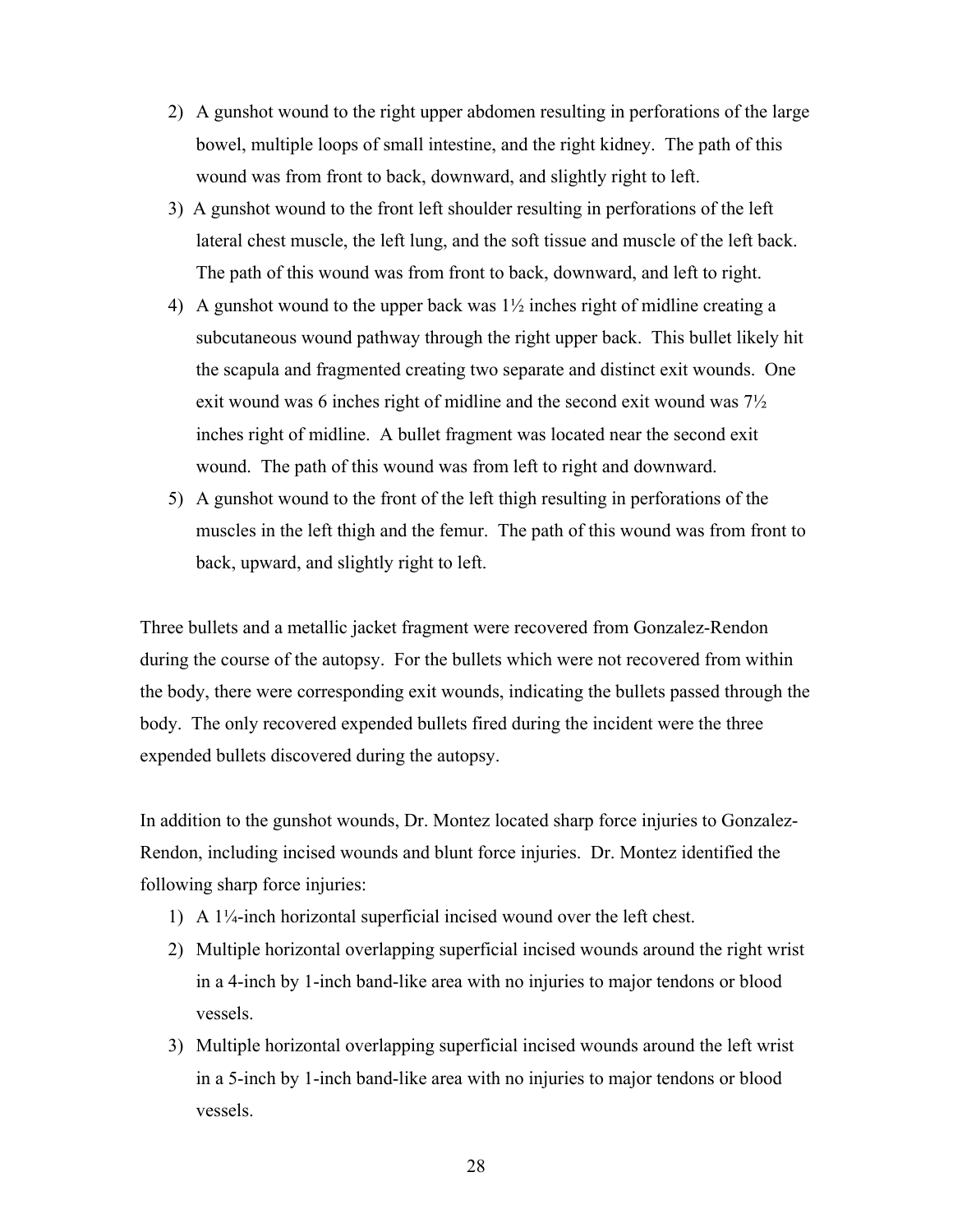- 4) Multiple abrasions of less than 1-inch over the left cheek, right elbow, left knee, and top of left foot near great toe.
- 5) Multiple contusions of an inch or less over the right forearm, right elbow, and left elbow.

Dr. Montez concluded that Gonzalez-Rendon died from multiple gunshot wounds.

### D. Toxicology Report

Samples of Gonzalez-Rendon's blood were collected during the autopsy. Those samples were submitted for testing to NMS Labs, located in Pennsylvania. The test results revealed that Gonzalez-Rendon had caffeine and olanzapine in his blood at the time of his death. The common brand for olanzapine is Zyprexa. According to the report by NMS Labs, olanzapine is a drug used in the treatment of psychotic disorders (schizophrenia and bipolar mania).

### IV.

## LEGAL PRINCIPLES

#### A. Law of Homicide and Self-Defense

Homicide is the killing of one human being by another, either lawfully or unlawfully. Homicide encompasses murder and manslaughter, which are unlawful, and acts of excusable and justifiable homicide, which are lawful.

Homicide is justifiable when committed by any person "resisting any attempt to murder any person, or to commit a felony, or to do some great bodily injury upon any person." (Penal Code § 197(1).)

CALCRIM 505 sets forth the specific jury instruction on self-defense. It provides that a person is not guilty of murder or manslaughter if: 1) that person "reasonably believed that [the person] [or] someone else was in imminent danger of being killed or suffering great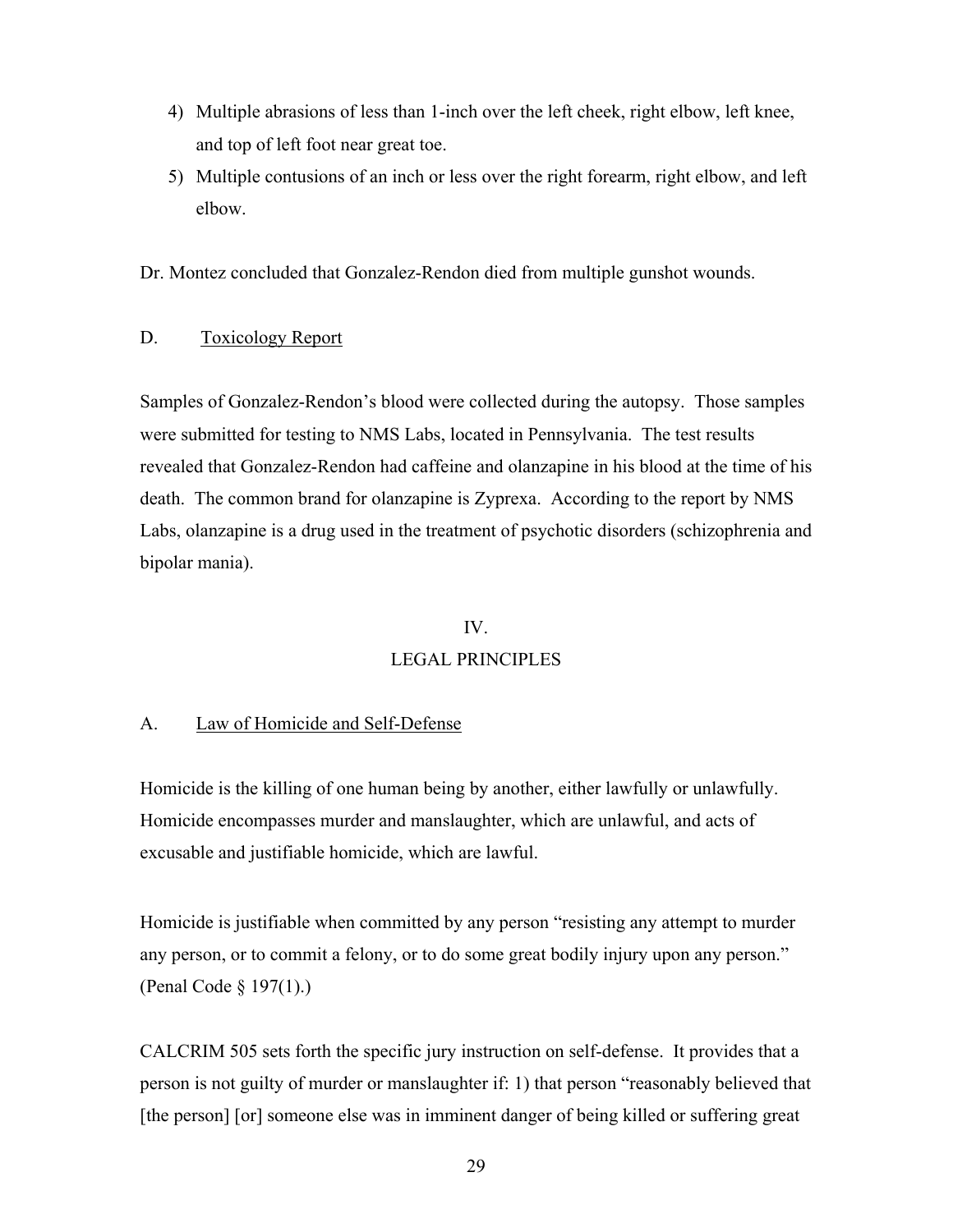bodily injury"; 2) that person "reasonably believed that the immediate use of deadly force was necessary to defend against that danger"; and 3) that person "used no more force than was reasonably necessary to defend against that danger." (*Judicial Council of California Criminal Jury Instructions (Fall 2017 Edition), Calcrim 505*.)

CALCRIM 505 further provides that in deciding whether that person's "beliefs were reasonable, consider all the circumstances as they were known to and appeared to [that person] and consider what a reasonable person in a similar situation with similar knowledge would have believed. If [that person]'s beliefs were reasonable, the danger does not need to have actually existed." It also provides that "[a person] is not required to retreat. He or she is entitled to stand his or her ground and defend himself or herself and, if reasonably necessary, to pursue an assailant until the danger has passed. This is so even if safety could have been achieved by retreating." (*Ibid*.)

A killing by a peace officer is justifiable when it was "necessarily committed in overcoming actual resistance to the execution of some legal process, or in the discharge of any other legal duty" or "when necessarily committed in arresting persons charged with [a] felony, and who are fleeing from justice or resisting such arrest." (Penal Code § 196.)

Police officers have a duty "to maintain peace and security" and "to protect citizens from harm." (*Batts v. Superior Court* (1972) 23 Cal.App.3d 435, 438.) A police officer may use deadly force when the circumstances create a reasonable fear of death or serious bodily injury in the mind of the officer. (*Graham v. Conner* (1989) 490 U.S. 386, 396- 397.) Reasonableness includes "allowance for the fact that police officers are often forced to make split-second judgments—in circumstances that are tense, uncertain, and rapidly evolving—about the amount of force that is necessary in a particular situation." (*Ibid*.)

Under the Fourth Amendment, police are "not required to use the least intrusive degree of force possible" but may use only such force as is objectively reasonable under the circumstances. (*Forrester v. City of San Diego* (9th Cir. 1994) 25 F.3d 804, 807-808.)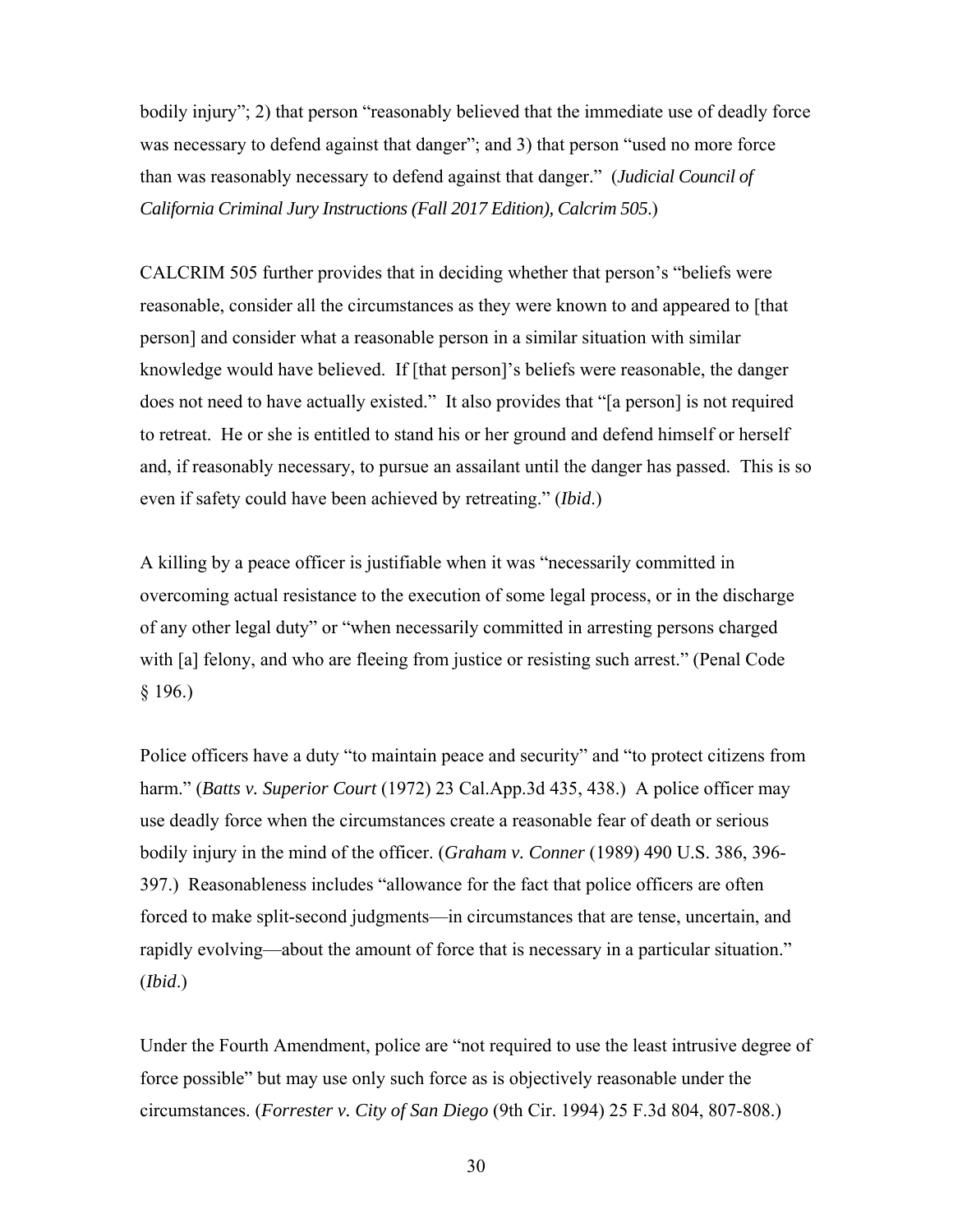An officer's use of deadly force is reasonable only if "the officer has probable cause to believe that the suspect poses a significant threat of death or serious physical injury to the officer or others." (*Tennessee v. Garner* (1985) 471 U.S. 1, 3.) Furthermore, "if police officers are justified in firing at a suspect in order to end a severe threat to public safety, the officers need not stop shooting until the threat has ended." (*Plumhoff v. Rickard* (2014) 134 S.Ct. 2012, 2022.)

"The test of reasonableness in this context is an objective one, viewed from the vantage of a reasonable officer on the scene. It is also highly deferential to the police officer's need to protect himself and others." (*Martinez v. County of Los Angeles* (1996) 47 Cal.App.4th 334, 343 (quoting *Graham* 490 U.S. at 396-397).) The reasonableness test requires careful attention to the facts and circumstances of each particular case, including: (1) "the severity of the crime at issue"; (2) "whether the suspect poses an immediate threat to the safety of the officers or others"; and (3) "whether [the suspect] is actively resisting arrest or attempting to evade arrest by flight." (*Graham* 490 U.S. at 396.)

### B. Jose Romero Gonzalez-Rendon's Criminal Conduct

Gonzalez-Rendon engaged in felony and misdemeanor criminal conduct immediately prior to the shooting. If he had survived, he could have been charged with the commission of the following crimes:

- Attempted Murder of a Peace Officer in violation of Penal Code sections 664/187(a) and 664(e);
- Assault with a Deadly Weapon in violation of Penal Code section  $245(a)(1)$ ;
- Assault with a Deadly Weapon on a Peace Officer in violation of Penal Code section  $245(c)$ ;
- **•** Brandishing a Deadly Weapon in violation of Penal Code section  $417(a)(1)$ ;
- Resisting an Executive Officer from Performing a Duty in violation of Penal Code section 69(a); and
- Resisting, Obstructing, or Delaying a Peace Officer in violation of Penal Code section  $148(a)(1)$ .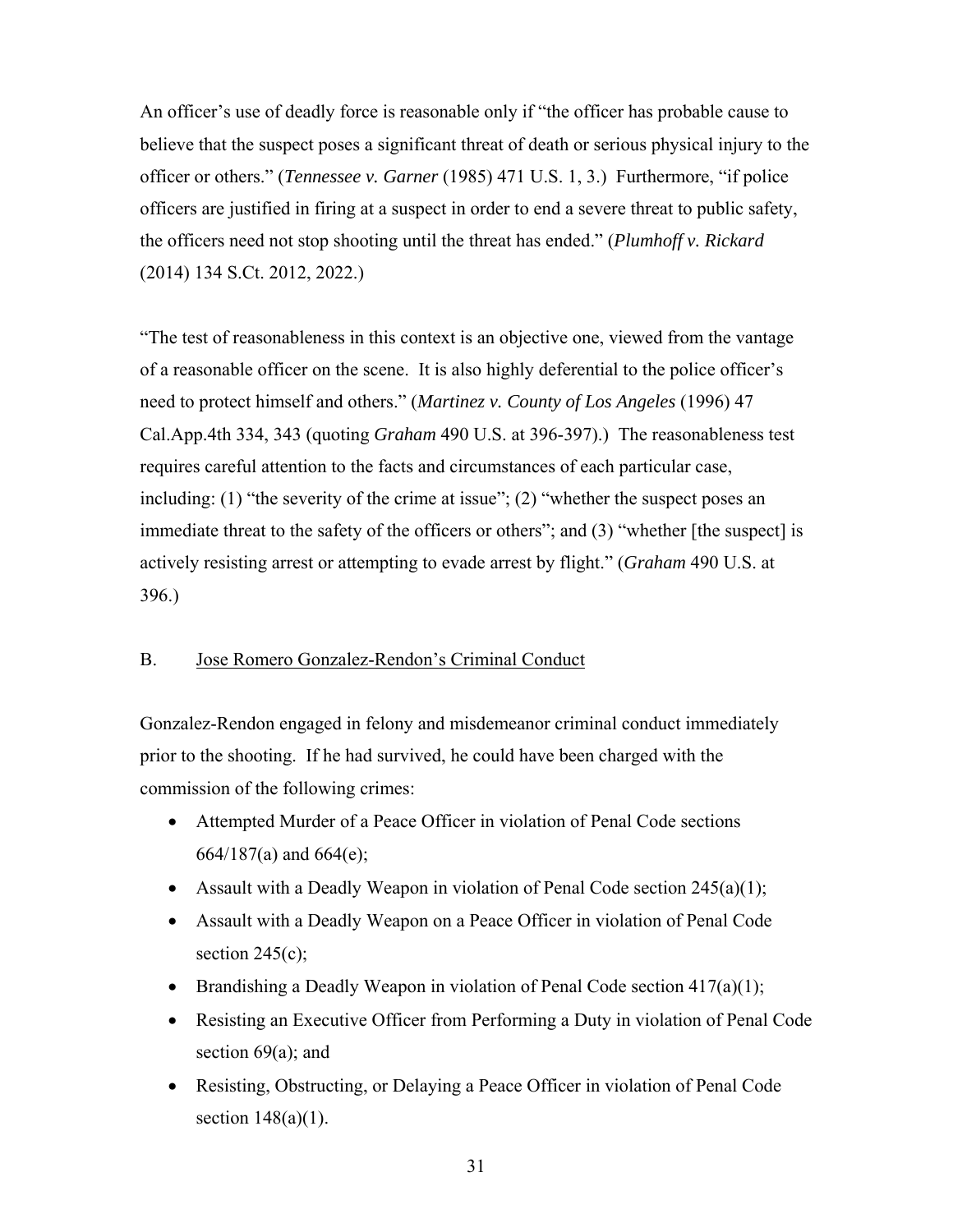# ANALYSIS

V.

On the morning of April 9, 2017, Gonzalez-Rendon physically assaulted his roommate, Jose Guadalupe Hernandez, inside their apartment. When other roommates interceded and pulled him away, Gonzalez-Rendon armed himself with two large kitchen knives. He threatened his roommates with the knives. Gonzalez-Rendon then left the apartment with the two knives. One roommate heard Gonzalez-Rendon say, "I'm going to kill myself!" as he was leaving. This assault occurred less than 45 minutes before his encounter with the Santa Paula Police Department.

A neighbor, Raul Victoria, heard noises coming from Gonzalez-Rendon's apartment just before 6:00 a.m. on April 9, 2017. He looked out his front door and saw Gonzalez-Rendon fighting with another male. Gonzalez-Rendon was swinging a knife. The other male ran away holding his rib cage with Gonzalez-Rendon chasing him. Victoria was unsure if the other male was stabbed. Blood was found in this area, but it was determined to be Gonzalez-Rendon's blood.

Later, Raul Victoria saw Gonzalez-Rendon standing on the sidewalk on South Palm Avenue near the shooting scene. Gonzalez-Rendon was holding a knife and he had blood on his arms. Gonzalez-Rendon told Victoria that he was looking for someone and he was going to kill him. Although law enforcement was unable to identify the other male, Victoria saw Gonzalez-Rendon fighting with this man and heard him make threats less than 30 minutes before his encounter with the Santa Paula Police Department.

At 6:21 a.m., an anonymous female reporting party called 911 to report a "guy walking with a knife." The reporting party told dispatch he "almost rushed our car with the knife." When told an officer would be dispatched, she replied, "Ok, please, because I'm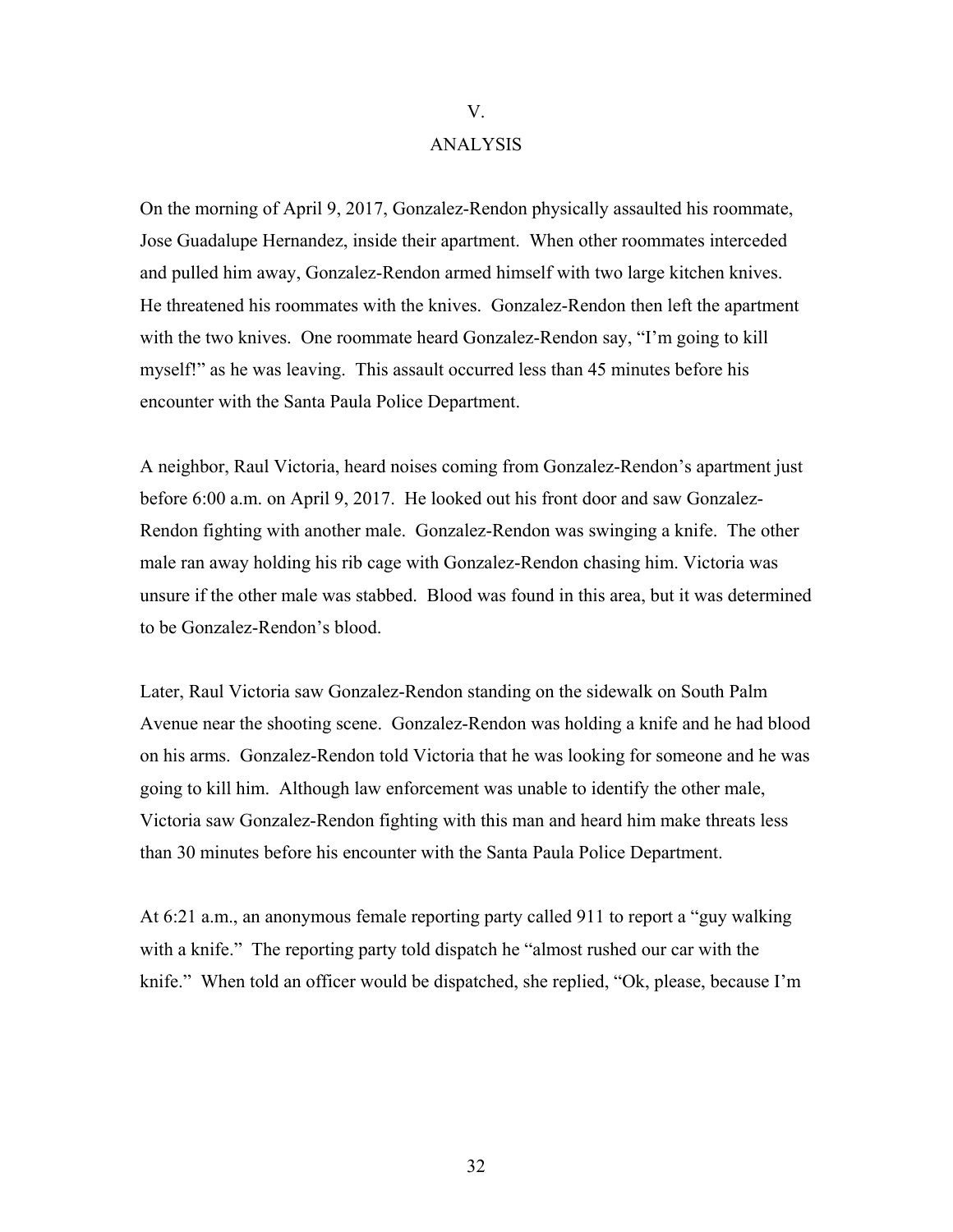really scared right now." She called back to make sure an officer was responding "before someone gets hurt."

The responding officers were dispatched to East Ventura Street regarding a man with a knife at 6:32 a.m. They were also told at that time that a second call had come in from the anonymous reporting party about the man with a knife.

At 6:28 a.m., Gonzalez-Rendon can be seen on a surveillance video in the alley of 116 East Ventura Street near the shooting scene. On the video, a large kitchen knife is clearly visible in his right hand. Gonzalez-Rendon's roommates, a neighbor, an anonymous female reporting party, surveillance video, two police officers, and the knife's location at the scene confirm that Gonzalez-Rendon was armed with a knife during his encounter with the Santa Paula Police Department.

The 911 call demonstrates that Gonzalez-Rendon was aggressive to other people besides his roommates and the unidentified male. His behavior caused the female anonymous reporting party to be fearful for her safety and the safety of others. His behavior prompted her to call the police a second time to make sure they were aware of Gonzalez-Rendon and the danger she perceived him to be. The responding Santa Paula Police officers responded to this "man with a knife" call 15 minutes after the call was received.

At about 6:36 a.m., Senior Officer Alonzo arrived on East Ventura Street and saw Gonzalez-Rendon, who immediately ran towards the marked patrol unit driven by Senior Officer Alonzo holding a knife in an offensive position. When Mr. Gonzales-Rendon ran at Senior Officer Alonzo's patrol vehicle with a raised knife, he forced Senior Officer Alonzo to confront the threat to himself and to the public. Senior Officer Alonzo warned Gonzalez-Rendon at least twice to drop the knife. Officer Coffelt heard the warning. Based on the position of the Gonzalez-Rendon's body at the scene, the shell casings, the statement of Jaime Rivera, and statements of Senior Officer Alonzo and Officer Coffelt, Gonzalez-Rendon was probably within 20 feet of Senior Officer Alonzo when Senior Officer Alonzo started firing his handgun. Senior Officer Alonzo fired six rounds at Gonzalez-Rendon. Gonzalez-Rendon continued to advance toward Senior Officer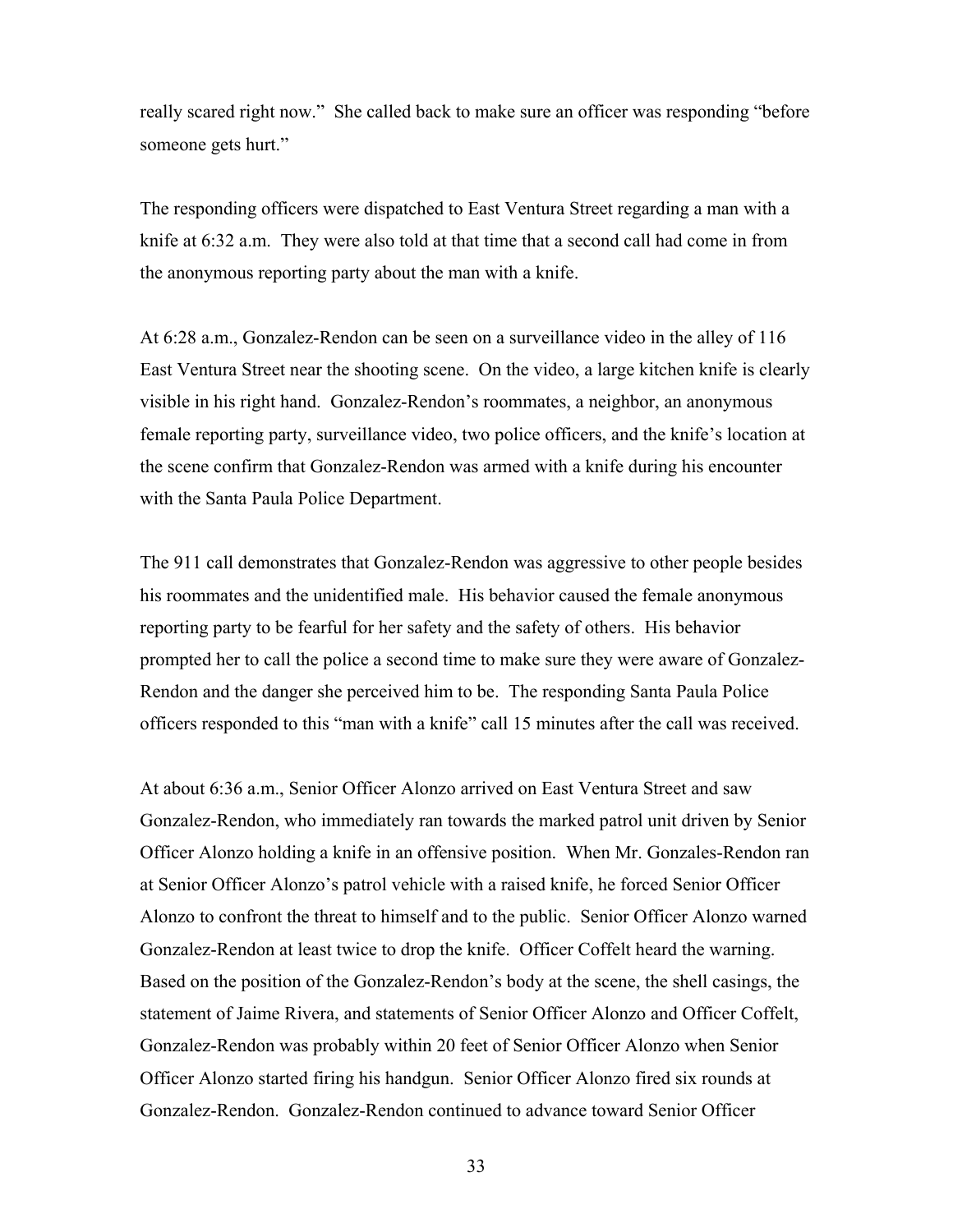Alonzo as he fired. Senior Officer Alonzo stopped firing his handgun when Gonzalez-Rendon went to the ground and no longer posed a threat.

The actions of Gonzalez-Rendon toward Senior Officer Alonzo constituted a number of crimes, including attempted murder in violation of Penal Code section 664/187(a), assault with a deadly weapon in violation of Penal Code section  $245(a)(1)$ , assault with a deadly weapon on a peace officer in violation of Penal Code section 245(c), brandishing a deadly weapon in violation of Penal Code section 417(a)(1), resisting an executive officer in violation of Penal Code section 69, and resisting, obstructing, or delaying a peace officer in violation of Penal Code section 148(a)(1).

The aggressive behavior of Gonzalez-Rendon toward Senior Officer Alonzo was consistent with his behavior toward his roommates, an unknown male, and the female anonymous reporting party. Senior Officer Alonzo told Gonzalez-Rendon to drop the knife and gave him an opportunity to stop before he used lethal force. Gonzalez-Rendon did not comply with Senior Officer Alonzo's commands to drop the knife and continued running at Senior Officer Alonzo with the knife. As Gonzalez-Rendon continued to run toward Senior Officer Alonzo with the knife, Senior Officer Alonzo honestly and reasonably believed the actions of Gonzalez-Rendon posed a significant threat of death or serious bodily injury to himself and fellow officers, and the immediate use of deadly force was necessary to defend against that danger. Officer Coffelt, based on his observations of the incident, stated that Senior Officer Alonzo's use of force was reasonable under the circumstances.

The evidence also shows Senior Officer Alonzo used no more force than was reasonably necessary to defend against the danger posed by Gonzalez-Rendon. Senior Officer Alonzo fired six shots as Gonzalez-Rendon continued to run towards him with a knife pointed in an offensive position. In total, Gonzalez-Rendon suffered five gunshot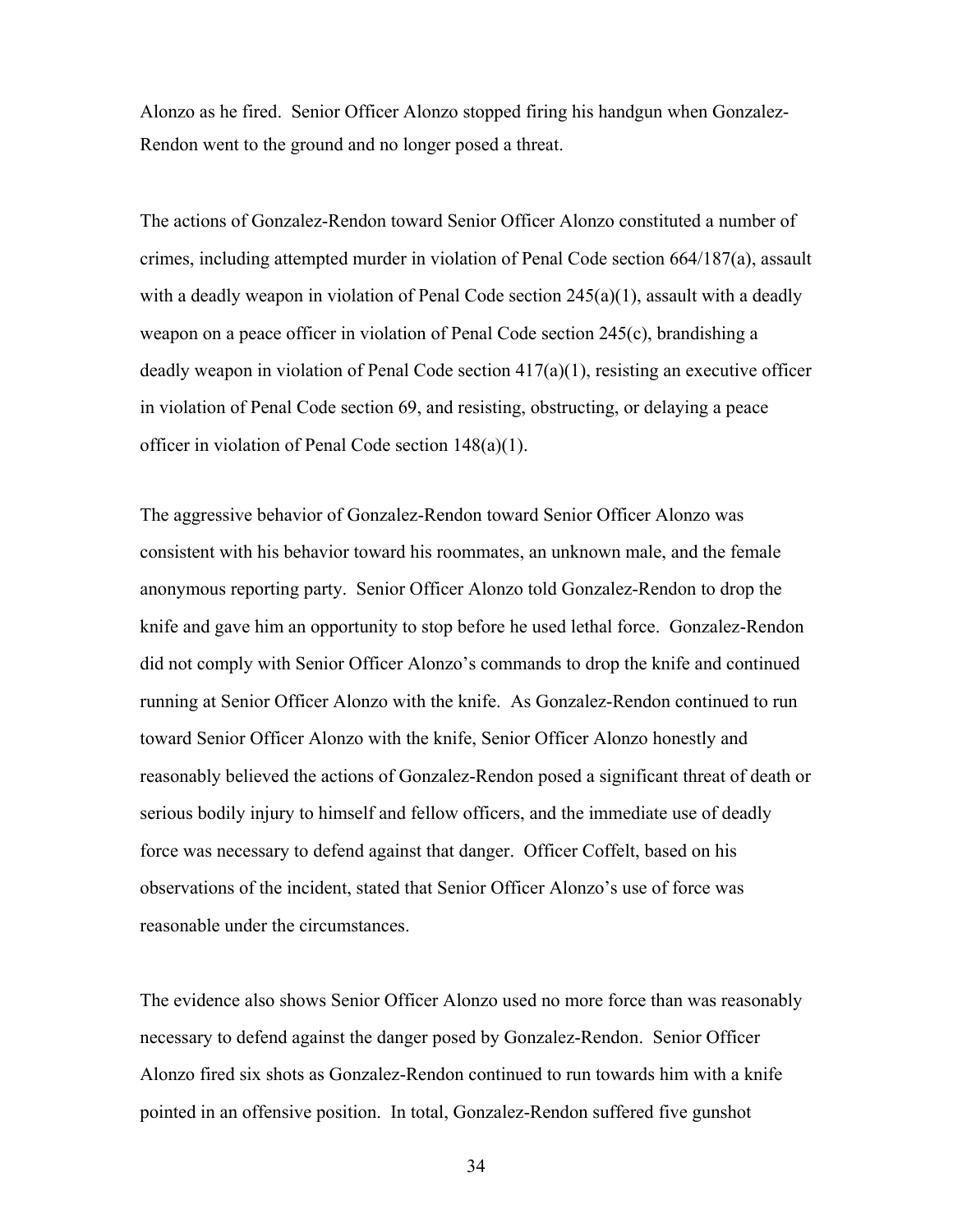wounds, with one bullet causing two separate wounds. While the autopsy revealed that one of the gunshot wounds was to his right upper back, the gunshot wound is consistent with Gonzalez-Rendon slightly spinning to his left and his body dropped down as shots impact his body and as his momentum moved him forward toward Senior Officer Alonzo. Gonzalez-Rendon's posture at that moment, relative to the gun, would have exposed his right upper back in a left to right downward angle to forward fire.

The law provides that if the police officer is justified in firing at a suspect in order to end a severe threat to public safety, the officer need not stop shooting until the threat has ended. Here, Gonzalez-Rendon posed a threat during the time all six shots were fired because Mr. Gonzales-Rendon continued to move with a knife directly toward Senior Officer Alonzo. From the perspective of a reasonable police officer, Gonzalez-Rendon moved toward an officer with a knife despite seeing a marked police vehicle and a uniformed police officer with his firearm pointed at him, hearing him shout commands to drop the knife, and seeing and hearing the initial discharge of the firearm. From the statements of Senior Officer Alonzo, Officer Coffelt, Jaime Rivera, and the physical evidence at the scene, Senior Officer Alonzo did not fire any shots after Gonzalez-Rendon collapsed and fell to the ground. Senior Officer Alonzo was justified in firing at Gonzalez-Rendon to end a significant threat of death or serious injury to himself or others.

The autopsy of Gonzalez-Rendon and the extensive amount of blood found at the incident scene is evidence Gonzalez-Rendon cut himself with a knife prior to the arrival of the Santa Paula Police Department. Gonzalez-Rendon had cuts on his left chest, right wrist, and left wrist consistent with a sharp force injury from a knife. Blood was found on the knife held by Gonzalez-Rendon and the knife recovered later in the bushes. Given the prior suicide attempts by Gonzalez-Rendon, his hospitalization prior to the shooting